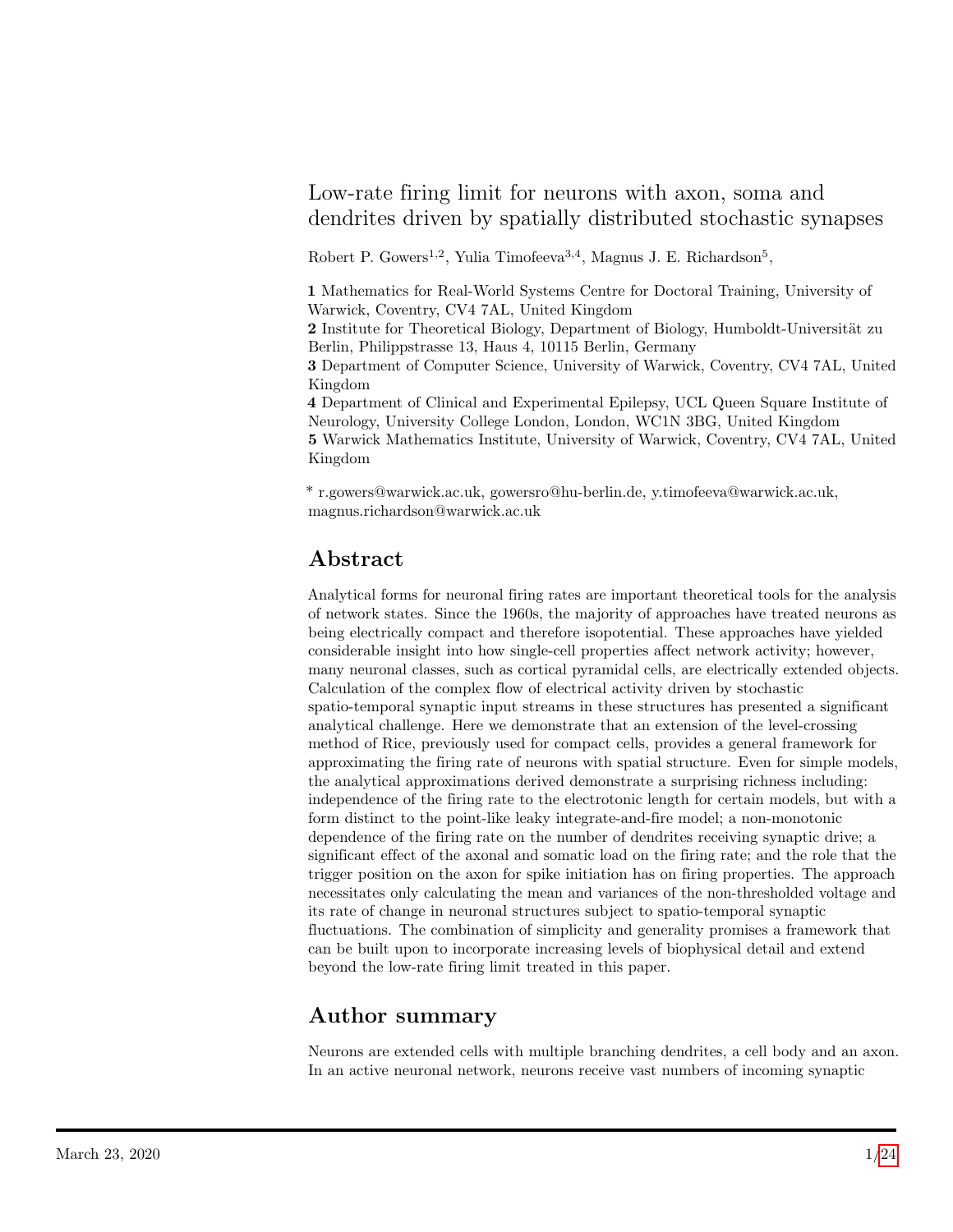pulses throughout their dendrites and cell body that each exhibit significant variability in amplitude and arrival time. The resulting synaptic input causes voltage fluctuations throughout their structure that evolve in space and time. The dynamics of how these signals are integrated and how they ultimately trigger outgoing spikes have been modelled extensively since the late 1960s. However, until relatively recently the majority of the mathematical formulae describing how fluctuating synaptic drive triggers action potentials have been applicable only for small neurons with the dendritic and axonal structure ignored. This has been largely due to the mathematical complexity of including the effects of spatially distributed synaptic input. Here we show that in a physiologically relevant, low-firing-rate regime, an approximate level-crossing approach can be used to provide an estimate for the neuronal firing rate even when the dendrites and axons are included. We illustrate this approach using basic neuronal morphologies that capture the fundamentals of neuronal structure. Though the models are simple, these preliminary results show that it is possible to obtain useful formulae that capture the effects of spatially distributed synaptic drive. The generality of these results suggests they will provide a mathematical framework for future studies that might require the structure of neurons to be taken into account, such as the effect of electrical fields or multiple synaptic input streams that target distinct spatial domains of cortical pyramidal cells.

# **Introduction**

Due to their extended branching in both dendritic and axonal fields many classes of 2 neurons are not electrically compact objects, in that the membrane voltage varies significantly throughout their spatial structure. A case in point are the principal, <sup>4</sup> pyramidal cells of the cortex that feature a long apical dendritic trunk, oblique <sup>5</sup> dendrites, apical tuft dendrites and a multitude of basal dendrites. Excitatory synapses are typically located throughout the dendritic arbour [\[1\]](#page-17-0), while inhibitory synapses are <sup>7</sup> clustered at specific regions depending on the presynaptic cell type [\[2\]](#page-17-1). These cells also differ morphologically not only between different layers, but also between cells in the <sup>9</sup> same layer and class  $[3, 4]$  $[3, 4]$ . Many cortical cells in vivo fire rarely and irregularly due to  $\infty$ the stochastic and balanced nature of the synaptic drive  $[5, 6]$  $[5, 6]$ . Despite the apparent  $\cdots$ irregular firing of single neurons, computational processes are understood to be <sup>12</sup> distributed across the population  $[7, 8]$  $[7, 8]$  with the advantage that encoding information at  $\overline{13}$ a low firing rate can be energy efficient [\[9\]](#page-18-5).

The arrival of excitatory and inhibitory synaptic pulses increases or decreases the <sup>15</sup> postsynaptic voltage as well as increasing the conductance locally for a short time. <sup>16</sup> Together with the spatio-temporal voltage fluctuations caused by the distributed 17 synaptic bombardment typical of in vivo conditions, the increase in membrane  $\frac{18}{18}$ conductance affects the integrative properties of the neuron, with reductions of the <sup>19</sup> effective membrane time constant, electrotonic length constant and overall input 20 resistance of neuronal substructures [\[10](#page-18-6)[–12\]](#page-18-7).

How different classes of neurons integrate stochastic synaptic input has been a <sup>22</sup> subject of intense experimental  $[7, 13, 14]$  $[7, 13, 14]$  $[7, 13, 14]$  and theoretical  $[15-19]$  $[15-19]$  focus over the last  $50$   $_{23}$ years. The majority of analytical approaches have approximated the cell as <sup>24</sup> electrotonically compact and focussed on the combined effects of stochastic synaptic  $\frac{25}{25}$ drive and intrinsic ion currents on the patterning of the outgoing spike train. Such  $_{26}$ models usually utilise an integrate-and-fire (IF) mechanism with some variations, and  $\frac{27}{27}$ have been analysed using a Fokker-Planck approach [\[20](#page-19-1)[–23\]](#page-19-2) in the limit of fast synapses. 28 However, this approach becomes unwieldy when synaptic filtering is included (though  $_{29}$ see  $[24-26]$  $[24-26]$ ). One approximate analytical methodology, applicable to the low-firing-rate  $\frac{30}{2}$ limit driven by filtered synapses is the level-crossing method of Rice  $[27]$ . In this  $\frac{31}{21}$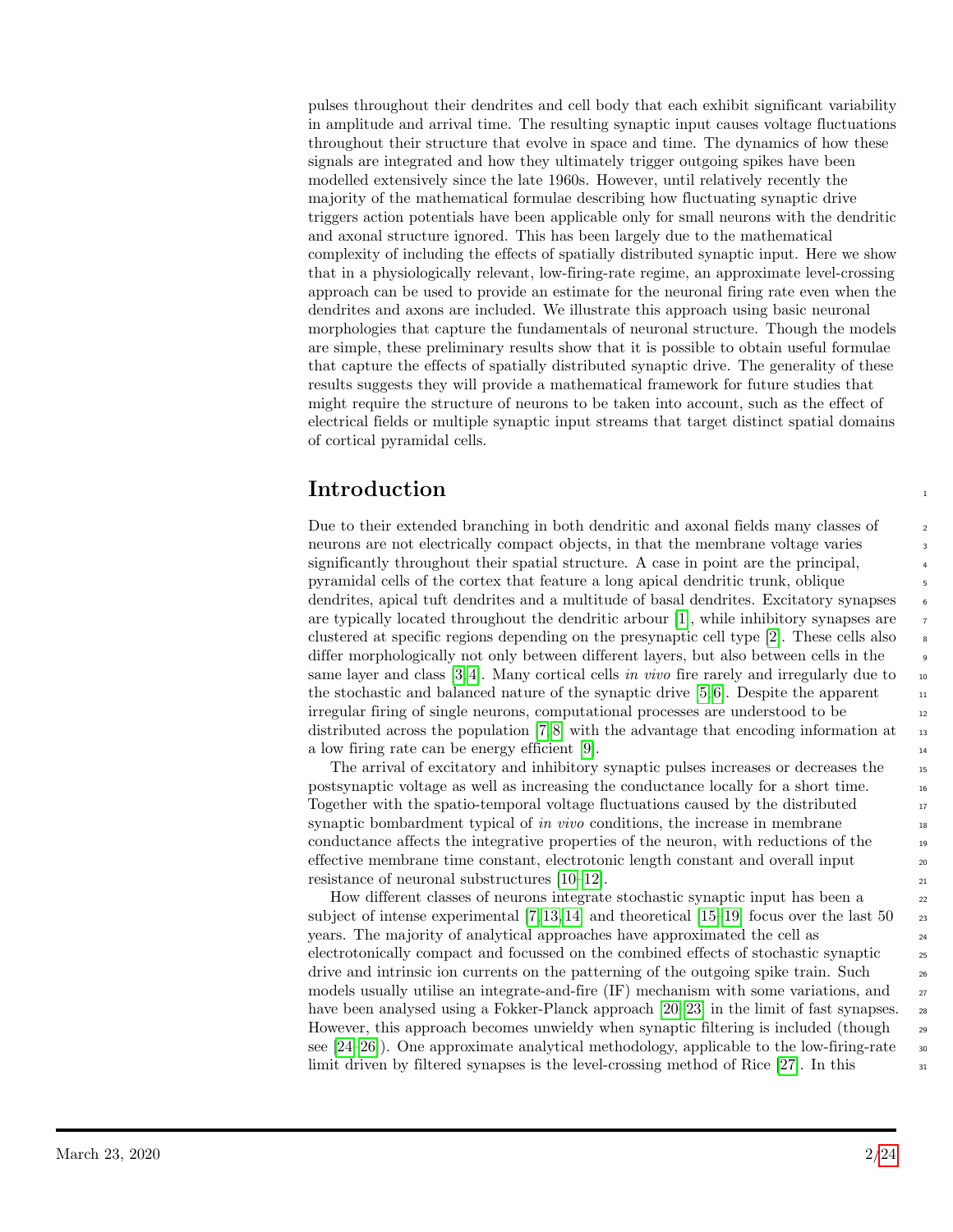approach, which has already been applied to compact neurons  $[28, 29]$  $[28, 29]$ , a system without  $\frac{32}{2}$ post-spike reset is considered with the rate that the threshold is crossed from below 33 treated as a proxy for the firing rate. The upcrossing rate and firing rate for a model  $\frac{34}{4}$ with an integrate-and-fire mechanism will be similar when the rate is low, such that the <sup>35</sup> effect of the previous reset has faded into insignificance by the time of the next spike.  $\frac{36}{100}$ 

Due partly to the sparsity of the experimental data required for model constraint,  $\frac{37}{20}$ but also because of the mathematical complexity involved, few analytical results  $\frac{38}{100}$ mapping from distributed stochastic synaptic input to the output firing rate for neurons <sup>39</sup> with dendritic structure have followed the early work of Tuckwell  $[30-32]$  $[30-32]$ . Nevertheless  $\frac{40}{20}$ there is increasing interest in the integrative and firing response of spatial neuron models [\[33,](#page-20-0) [34\]](#page-20-1), neurons subject to and generating electric fields [\[35–](#page-20-2)[37\]](#page-20-3), and the effect  $\frac{42}{42}$ of axonal load and position of the action-potential initiation region  $[34, 38-42]$  $[34, 38-42]$  $[34, 38-42]$ . As well  $\overline{43}$ the simulation-based approach using multi-compartmental reconstructions, a number of  $\frac{44}{4}$ recent studies have combined analytical simplifications or reductions of cables coupled  $\frac{45}{45}$ to non-linear or spike generating models. These include Morris-Lecar model neurons <sup>46</sup> coupled by a quasi-active dendrite for studying the synchrony of dendritic  $\frac{47}{47}$ oscillators [\[43\]](#page-20-6), and the reduction of ball-and-stick neuron models with exponential <sup>48</sup> integrate-and-fire mechanisms to investigate the effect of electric fields in the presence <sup>49</sup> of synaptic drive applied at a point on the dendrite  $[37]$ . Reductions of complex  $\sim$ dendritic arbours to a few compartments have also provided valuable insight to the role <sup>51</sup> of structure in filtering high-frequency input. Using constraints to intracellular <sup>52</sup> recordings, an analytical treatment of a two-compartment Purkinje neuron model has  $\frac{53}{100}$ provided a mechanistic explanation for the 200 Hz resonance in the firing rate  $\frac{54}{54}$ response [\[44\]](#page-20-7). The effects of dendritic filtering have also been included in network <sup>55</sup> models studying synchronization of coupled neurons  $[45]$ , and the firing rates of  $\frac{56}{56}$ excitatory neuronal populations in the mean-field limit  $[46]$ .

At the same time, recent advances in optogenetics and multiple, parallel intracellular 58 recordings have made experimental measurement and stimulation of in vivo-like input  $\frac{1}{59}$ at arbitrary dendritic locations feasible  $[47-51]$  $[47-51]$ . This potential for model constraint  $\qquad \qquad \text{60}$ suggests it is timely for a concerted effort to extend the analytical framework developed  $61$ for compact models driven by stochastic synapses to neurons with dendrites, soma and  $\epsilon$ axon in which the voltage fluctuates in both space and time.

Here we present an analytical framework for approximating the firing rate of neurons 64 with a spatially extended structure in a physiologically relevant low-rate regime  $[52–54]$  $[52–54]$ .  $\epsilon$ To illustrate the approach we applied it to simple but exemplary neuronal geometries 66 with increasing structural features - multiple dendrites, soma and axon - and 67 investigated how various morphological parameters including the electrotonic length,  $\frac{68}{1000}$ axonal radius, number of dendrites and soma size affect the firing properties. <sup>69</sup>

## Materials and Methods <sup>70</sup>

### Derivation of the stochastic cable equation  $\frac{1}{71}$

The cable equation for the voltage  $V(x, t)$  in a dendrite of constant radius a and axial  $\tau$ resistivity  $r_a$  with leak and synaptic currents has the form [\[55,](#page-21-3) [56\]](#page-21-4)  $\frac{r_a}{r_a}$ 

$$
c_{\rm m} \frac{\partial V}{\partial t} = g_L (E_L - V) + g_s (x, t) (E_s - V) + \frac{a}{2r_a} \frac{\partial^2 V}{\partial x^2}
$$
(1)

where  $c_m$ ,  $g_L$  and  $g_s$  are the membrane capacitance, leak conductance and synaptic  $\frac{74}{14}$ conductance per unit area respectively, while  $E_L$  and  $E_s$  are the equilibrium potentials  $\tau$ for the leak and synaptic currents. The synaptic conductance over a small area of  $\frac{76}{76}$ dendrite,  $2\pi a\Delta_x$ , at location x along the dendrite increases instantaneously by an  $\pi$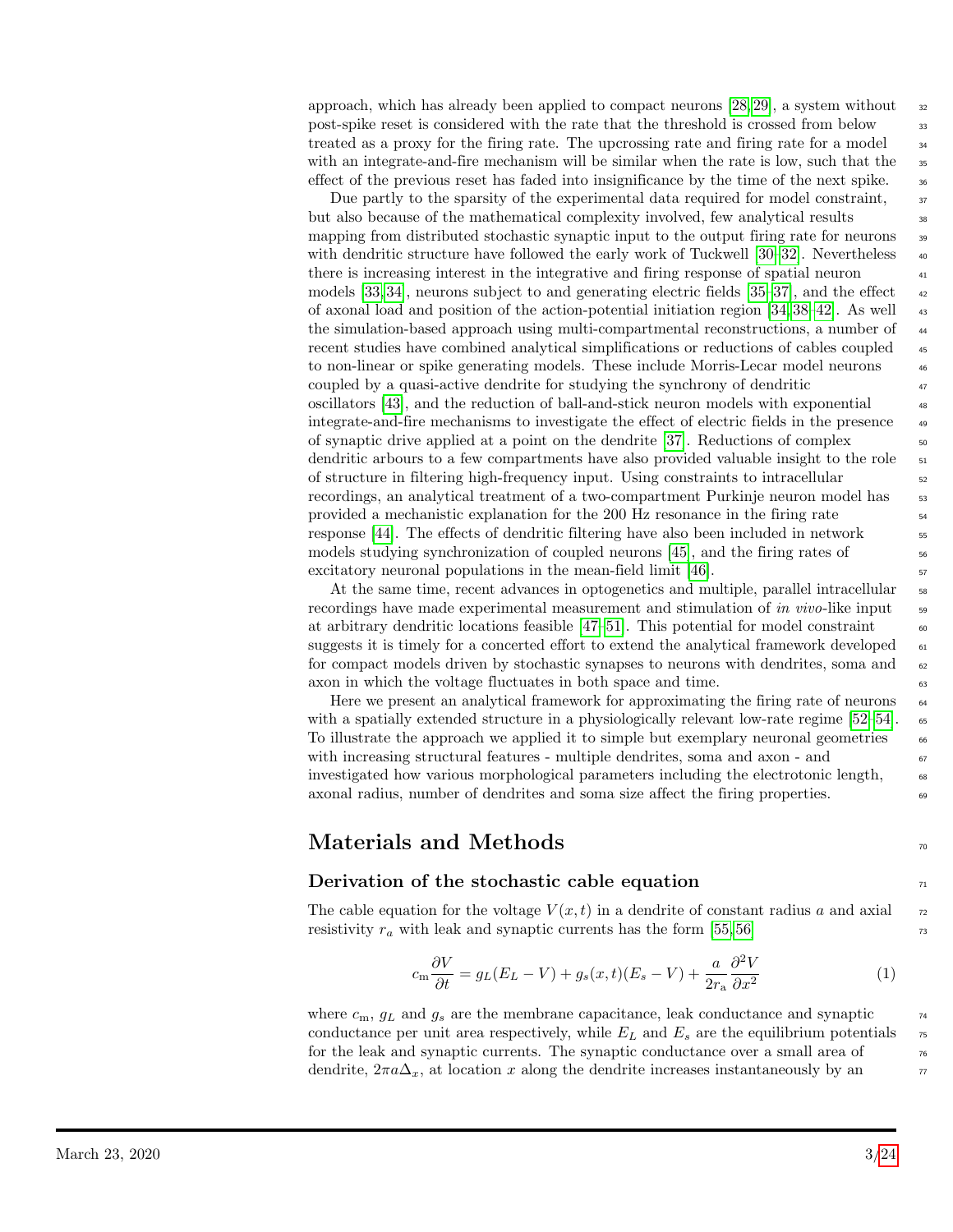amount  $\gamma_s$  for each incident synaptic input and then decays exponentially with time  $\gamma_s$  $\text{constant } \tau_s$  as the constituent channels close

<span id="page-3-0"></span>
$$
2\pi a \Delta_x \tau_s \frac{\partial g_s}{\partial t} = -2\pi a \Delta_x g_s(x, t) + \gamma_s \tau_s \sum_{\{t_{sk}\}} \delta(t - t_{sk}). \tag{2}
$$

Here  $\{t_{sk}\}\$  denotes the set of synaptic arrival times at location x. Each synaptic pulse is  $\bullet$ assumed to arrive independently, where the number that arrive in a time window  $\Delta_t$  is  $\mathbf{s}_1$ Poisson distributed with a mean  $N_s$  given in terms of the dendritic section area, areal  $\approx$ density of synapses  $\varrho_s$ , and mean synaptic arrival rate  $r_s$  83

$$
N_s = 2\pi a \Delta_x \varrho_s r_s \Delta_t. \tag{3}
$$

Note that for a Poisson process the variance will also be  $N_s$ . The approximation of  $\frac{84}{100}$ synaptic arrival as Poissonian is reasonable for cases where the interspike-interval  $\frac{1}{85}$ distribution is exponential  $[57-59]$  $[57-59]$  and intervals are uncorrelated. Non-Poissonian input  $\frac{1}{86}$ represents an interesting topic for further study, but is outside the scope of the current  $\frac{1}{87}$  $\mathop{\rm study.}\nolimits$ 

#### Gaussian approximation for the fluctuating conductance  $\mathbb{R}^3$

For a high synaptic-arrival rate we can approximate the Poissonian impulse train by a  $\frac{90}{2}$ For a mgn synaptic-arrival rate we can approximate the Folssonian impulse train by a  $\sigma_{\text{gas}}$  Gaussian random number with mean  $N_s/\Delta_t$  and standard deviation  $\sqrt{N_s}/\Delta_t$  (this is an  $\sigma_{\text{gas}}$ ) extension to spatio-temporal noise of the approach taken in [\[20\]](#page-19-1)). We introduce  $\psi_k^i$  as a set zero-mean, unit-variance Gaussian random number that is drawn independently for each <sup>93</sup> time step i $\Delta_t$  and each spatial position  $k\Delta_x$ . Dividing Eq [\(2\)](#page-3-0) by the unit of membrane 94 area allows us to write  $\frac{95}{2}$ 

$$
\tau_s \frac{\partial g_s}{\partial t} \approx -g_s + \tau_s \gamma_s r_s \varrho_s + \tau_s \gamma_s \sqrt{\frac{\varrho_s r_s}{2\pi a \Delta_x \Delta_t}} \psi_k^i,\tag{4}
$$

where the right-hand side should be interpreted as having been discretized over time,  $\frac{96}{100}$ with a time step  $\Delta_t$ . We now define the space-time white-noise process 97  $\xi(x,t) = \psi_k^i / \sqrt{\Delta_x \Delta_t}$  that has the properties <sup>98</sup>

$$
\langle \xi(x,t) \rangle = 0 \quad \text{and} \quad \langle \xi(x,t)\xi(x',t') \rangle = \delta(x-x')\delta(t-t')
$$
 (5)

and also note that in the steady state  $\langle g_s \rangle = \tau_s \gamma_s r_s \varrho_s$ . Returning to the cable equation, 99 we split  $g_s$  and V into mean and fluctuating components with  $g_s = \langle g_s \rangle + g_{sF}$  and 100  $V = \langle V \rangle + v_F$  and consider that the fluctuations are relatively weak. With this 101 assumption we can approximate  $\langle v_F g_{sF} \rangle \simeq 0$  resulting in an additive-noise description  $102$ of the voltage fluctuations  $[60]$ . This approximation encompasses parameter ranges of  $103$ physiological relevance while rendering all fluctuating variables Gaussian, thereby <sup>104</sup> significantly simplifying the analyses.  $105$ 

<span id="page-3-1"></span>
$$
c_{\rm m} \frac{\partial \langle V \rangle}{\partial t} = 0 = g(E - \langle V \rangle) + \frac{a}{2r_{\rm a}} \frac{\partial^2 \langle V \rangle}{\partial x^2}
$$
 (6)

with  $g = g_L + \langle g_s \rangle$  and  $E = (g_L E_L + \langle g_s \rangle E_s)/g$ . It is useful to introduce the time and 106  $\frac{107}{107}$  space constants  $\frac{107}{107}$ 

<span id="page-3-3"></span>
$$
\tau_v = \frac{c_m}{g} \quad \text{and} \quad \lambda = \sqrt{\frac{a}{2gr_a}}.\tag{7}
$$

For the fluctuating component we assume that the product  $g_{sF}v_F$  is small and obtain  $_{108}$ 

<span id="page-3-2"></span>
$$
c_{\rm m} \frac{\partial v_F}{\partial t} \approx -gv_F + g_{sF}(E_s - \langle V \rangle) + \frac{a}{2r_{\rm a}} \frac{\partial^2 v_F}{\partial x^2}.
$$
 (8)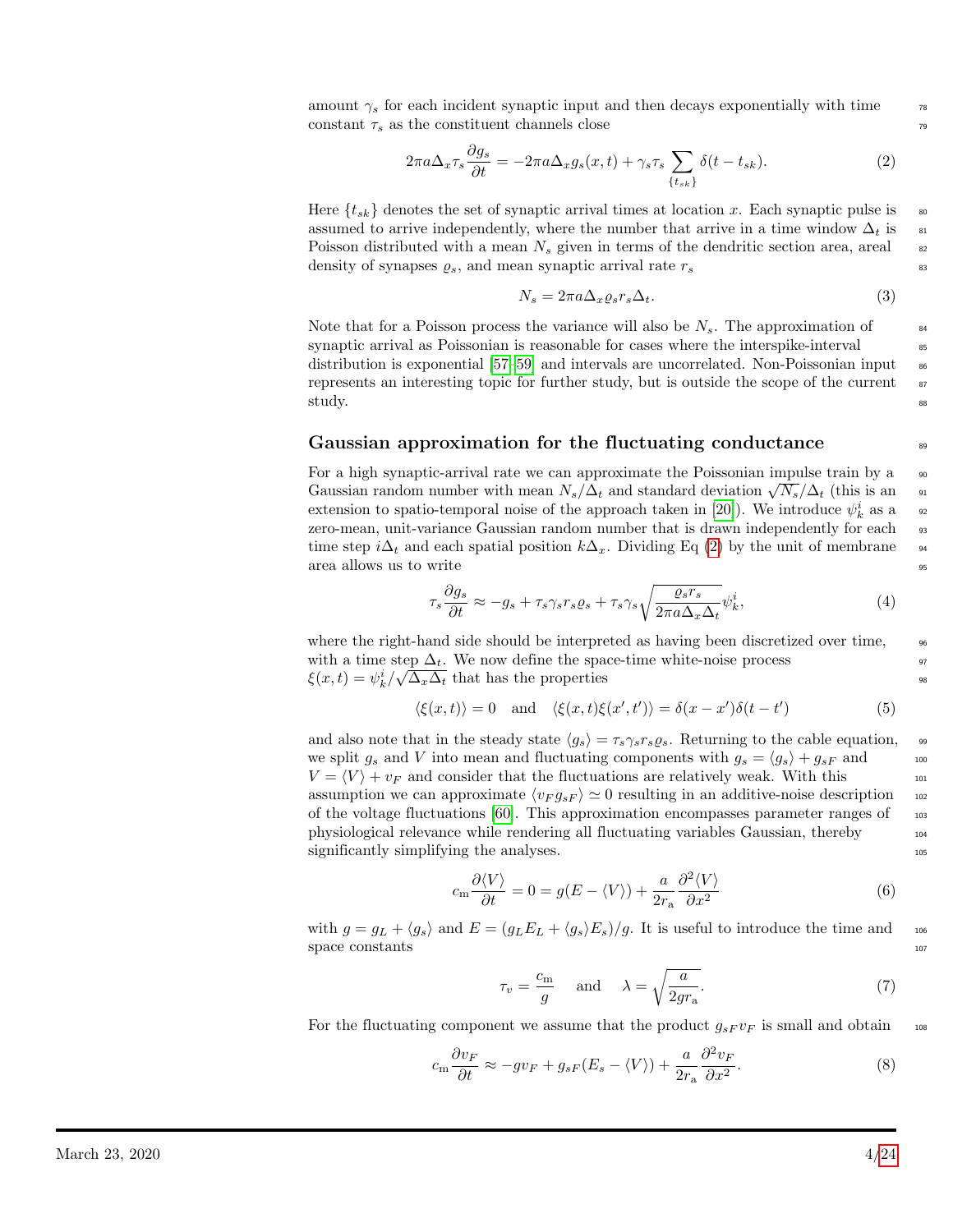$Rescaling$  synaptic variables  $109$ 

$$
s = \frac{g_{sF}}{g}(E_s - \langle V \rangle), \quad \sigma_s = \frac{\gamma_s}{2g}(E_s - \langle V \rangle) \sqrt{\frac{\varrho_s r_s \tau_s}{2\pi a\lambda}} \tag{9}
$$

results in the following form for the synaptic equation 110

<span id="page-4-0"></span>
$$
\tau_s \frac{\partial s}{\partial t} = -s + 2\sigma_s \sqrt{\lambda \tau_s} \xi(x, t). \tag{10}
$$

where the steady-state condition  $d\langle V \rangle/dt = 0$  has been used. The deterministic voltage  $\mu$  $\langle V \rangle$  is generally spatially varying. However, if the synaptic equilibrium potential  $E_s$  is 112 far from the effective resting voltage E and the fluctuating voltage remains close to  $E$ , 113 then it is reasonable to approximate the noise amplitude  $\sigma_s$  as being spatially uniform  $_{114}$ with  $E_s - \langle V \rangle \approx E_s - E$ . This is applicable for mostly excitatory synaptic drive where 115  $E_s \sim 0$ mV and  $E \sim -60$ mV. Letting  $v = \langle V \rangle - E_L + v_F$ ,  $\mu = E - E_L$ , and substituting 116 in  $\tau_v$  and  $\lambda$ , we combine Eqs [\(6,](#page-3-1) [8\)](#page-3-2) and [\(10\)](#page-4-0) to obtain the stochastic cable equation 117  $used$  in the paper  $118$ 

$$
\tau_v \frac{\partial v}{\partial t} = \mu - v + \lambda^2 \frac{\partial^2 v}{\partial x^2} + s. \tag{11}
$$

Here  $\mu$  and s comprise the constant and fluctuating inputs to the dendrite. These  $\mu$ subthreshold dynamics are supplemented by the standard integrate-and-fire 120 threshold-reset mechanism at a trigger position  $x_{\text{th}}$ ; when the voltage at  $x_{\text{th}}$  exceeds a 121 threshold  $v_{\text{th}}$  the voltage in the entire structure is reset to voltage  $v_{\text{re}}$ . Under in vivo 122 conditions the action-potential will back-propagate throughout the neuron with complex 123 spatio-temporal dynamics  $[61–63]$  $[61–63]$ ; however, here we are considering the low-rate case in  $_{124}$ which these transient post-spike dynamics (including any bursts) will have dissipated 125 before the next action potential is triggered.

#### Boundary conditions and the set of the set of the set of the set of the set of the set of the set of the set of the set of the set of the set of the set of the set of the set of the set of the set of the set of the set of

The morphologies explored in this paper are shown in Fig [1a](#page-5-0) and feature boundary 128 conditions in which multiple dendrites and an axon meet at a soma. To account for 129 these conditions we first define the axial current  $I_a$  in a cable, writing it in terms of the 130 input conductance of an infinite cable  $G_{\lambda} = 2\pi a \lambda g$ , 131

$$
I_a(x,t) = -\lambda G_\lambda \frac{\partial v}{\partial x}.\tag{12}
$$

For a sealed end at  $x = 0$ , represented by a horizontal line in Fig [1a](#page-5-0), no axial current 132 flows out of the cable giving the boundary condition 133

<span id="page-4-1"></span>
$$
\left. \frac{\partial v}{\partial x} \right|_{x=0} = 0. \tag{13}
$$

When the cable is unbounded and semi-infinite in extent, as shown by two small parallel lines in Fig [1a](#page-5-0), we apply the condition that the potential must be finite at all positions,

$$
|v(x,t)| < \infty, \quad \text{for all } x, t. \tag{14}
$$

For other cases, multiple  $(n)$  neurites join at a nominal soma  $x=0$  which is treated as 134 having zero conductance - these cases are shown by a small circle in Fig [1a](#page-5-0). Under these 135 conditions the voltage is continuous at the soma  $v_1(0) = ... = v_n(0)$  and axial current is 136  $\sim$  conserved  $\sim$  137

<span id="page-4-2"></span>
$$
\sum_{k=1}^{n} \lambda_k G_{\lambda_k} \left. \frac{\partial v_k}{\partial x_k} \right|_{x_k=0} = 0, \tag{15}
$$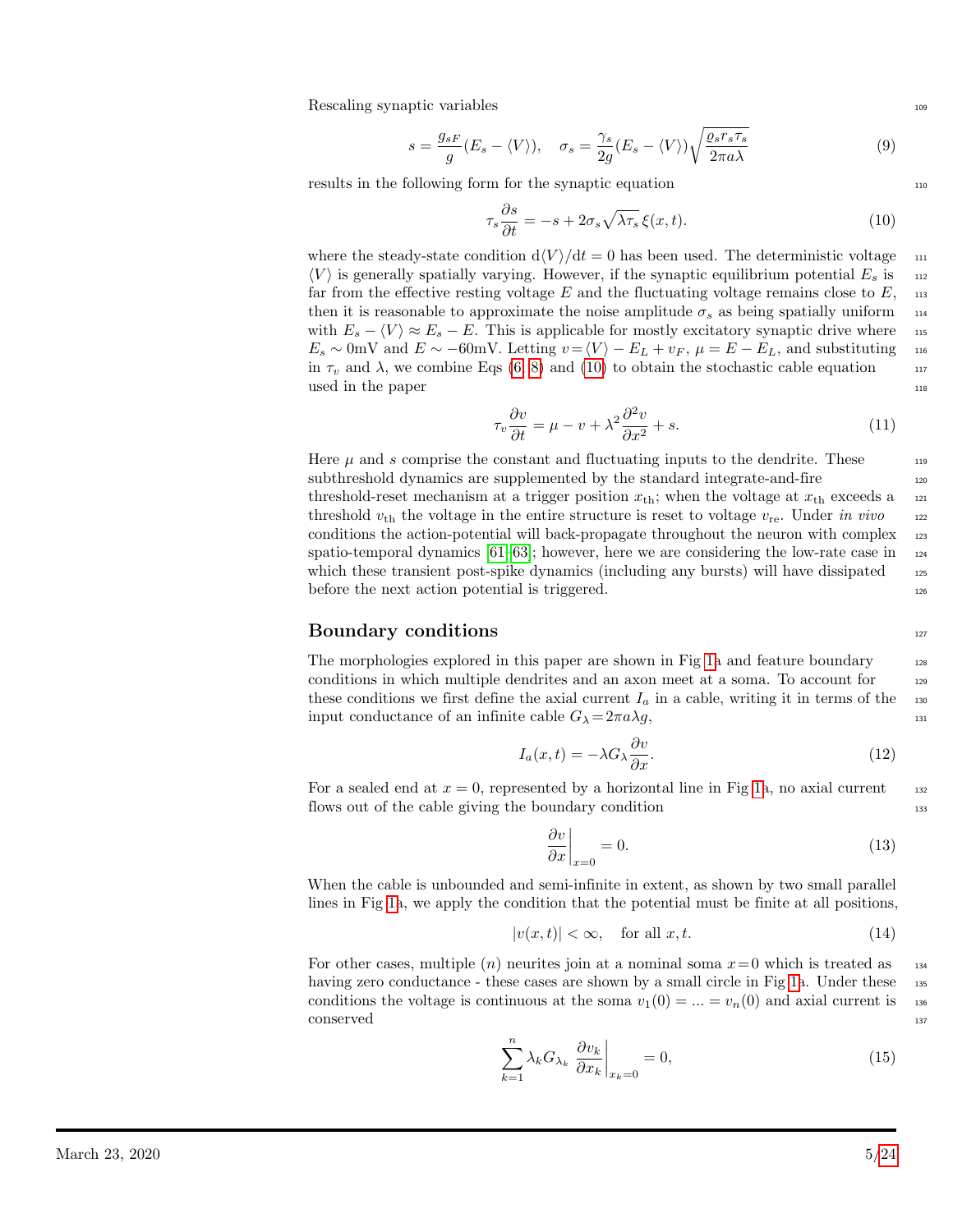where k identifies the k<sup>th</sup> of the n neurites and  $G_{\lambda_k}$  is its input conductance. Note that 138 for each neurite the spatial variable  $x_k$  increases away from the point of contact  $x_k = 0$ . The addition of an axon changes this boundary condition by adding a cable of index  $\alpha$  140 with length constant  $\lambda_{\alpha}$  and conductance  $G_{\lambda_{\alpha}}$ . Finally, when the soma at  $x = 0$  is 141 electrically significant (denoted by a large circle in Fig [1a](#page-5-0)), there is an additional leak  $_{142}$ and capacitive current at  $x = 0$ . This results in a current-conservation condition  $143$ 

<span id="page-5-1"></span>
$$
\tau_0 \frac{\mathrm{d}v_0}{\mathrm{d}t} = -v_0 + \sum_{k=\alpha,1}^n \rho_k \lambda_k \left. \frac{\partial v_k}{\partial x_k} \right|_{x_k=0},\tag{16}
$$

where the subscript 0 denotes somatic quantities and the neurite dominance factor  $\rho_k$ , 144 which is the conductance ratio between an electrotonic length of cable and the soma  $[56]$  145 is  $\rho_k = G_{\lambda_k}/G_0$ . As in the case for the nominal soma, the other condition is that the 146 voltage is continuous.

<span id="page-5-0"></span>

Fig 1. (a) The morphologies examined in this paper: (i) closed dendrite, (ii) semi-infinite one-dendrite model, (iii) two-dendrite model, (iv) dendrite and axon, (v) multiple dendrites and axon, (vi) dendrite and soma, (vii) multiple dendrites, soma and axon. Long black lines denote dendrites, red lines indicate the axon, while the blue arrows indicate the different spike trigger positions used. The other marks in the diagrams illustrate the following features: horizontal line - sealed end, two parallel lines - semi-infinite cable, small circle - nominal soma, and large circle - electrically significant soma. (b) Illustration of the upcrossing approximation. If the time between firing events is long compared to the relaxation time, the voltage without reset (solid blue line) will converge to the voltage of a threshold-reset process (orange dashed line) for the same realisation of stochastic drive. Under these conditions the upcrossing and firing-rates for the two processes are comparable.

### Numerical simulation and the state of  $\frac{148}{148}$

The cable equations for each neurite with a threshold-reset mechanism were numerically <sup>149</sup> simulated by implementing the Euler-Maruyama method by custom-written code in the 150 Julia language [\[64\]](#page-22-0). We discretized space and time into steps  $\Delta_x$  and  $\Delta_t$ , with v and s 151 measured at half-integer spatial steps and the derivative  $\partial v/\partial x$  at integer spatial steps. 152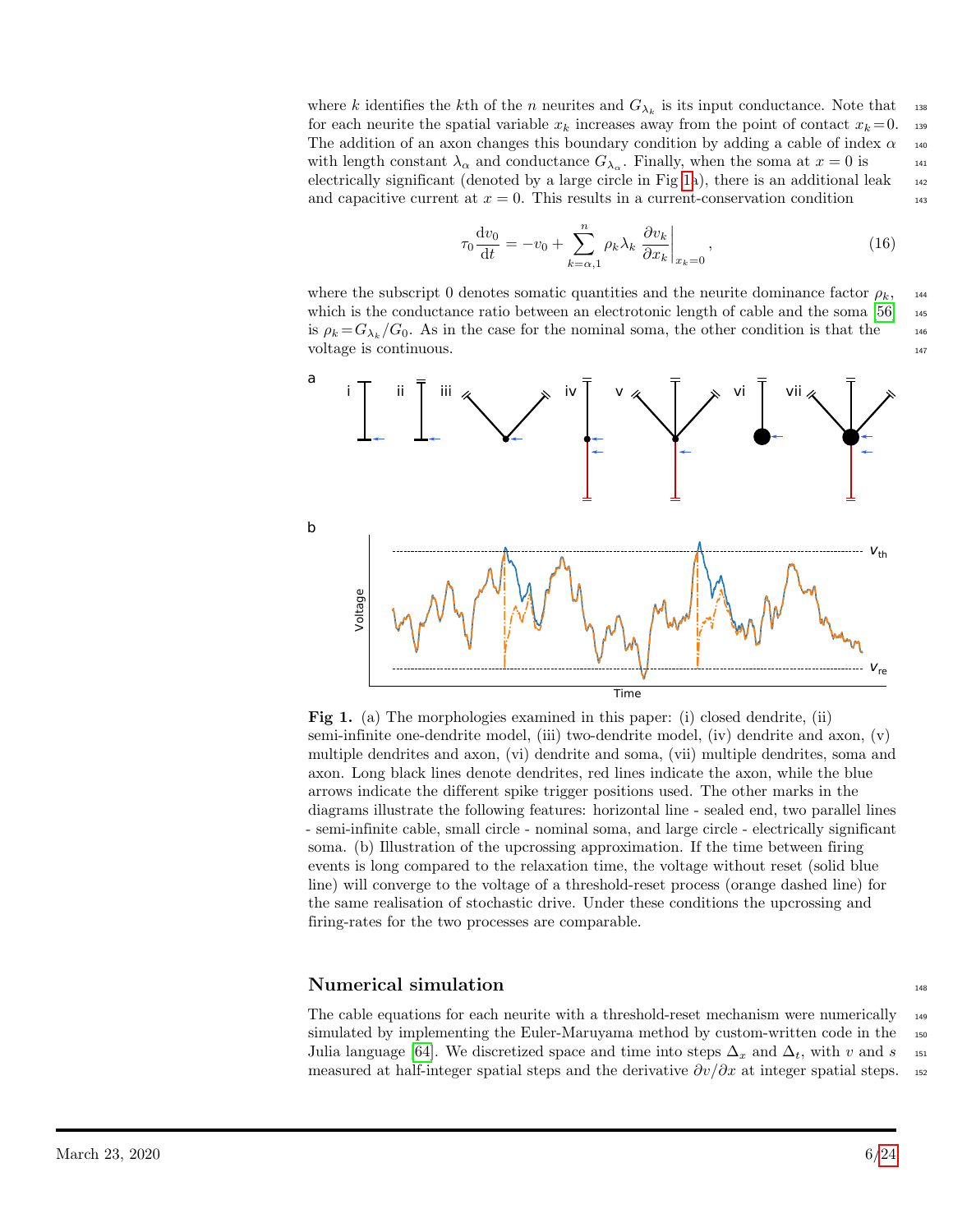<span id="page-6-0"></span>

| Parameter          | Units       | Values used/Formula                                |
|--------------------|-------------|----------------------------------------------------|
| $E_L$              | mV          | -70                                                |
| $E_s$              | mV          | 0                                                  |
| $\mu$              | mV          | 4-12                                               |
| $\epsilon$         |             | $(E_L - E_s)/(E_L + \mu - E_s)$                    |
| $\tau_1$           | $_{\rm ms}$ | 10                                                 |
| $\tau_\alpha$      | $_{\rm ms}$ | $\epsilon \tau_1$                                  |
| $\tau_s$           | $_{\rm ms}$ | 5                                                  |
| $\lambda_1$        | $\mu$ m     | 200                                                |
| $\lambda_{\alpha}$ | $\mu$ m     | 100, 150, 200                                      |
| $a_{\alpha}/a_1$   |             | $g_{\alpha} \lambda_{\alpha}^2/(g_1 \lambda_1^2)$  |
| $\rho_1$           |             | $1 - 16$                                           |
| $\rho_{\alpha}$    |             | $\rho_1 \lambda_\alpha^3/(\lambda_1^3 \epsilon^2)$ |
| $\sigma_s$         | mV          | $1-3$                                              |
| $v_{\text{th}}$    | mV          | 10                                                 |
| $v_{\rm re}$       | mV          | 0                                                  |
| $x_{\text{th}}$    | $\mu$ m     | 0, 30                                              |

Table 1. Parameters and their default values used in the simulations. Since many of the parameters are interdependent, where a value is not given, a formula for how it is derived from the other parameters is given instead.

Hence, denoting k as the spatial index and i as the temporal index such that  $(x, t) =$  153  $(k\Delta_x, i\Delta_t), v((k+\frac{1}{2})\Delta_x, i\Delta_t) = v_{k+1/2}^i$  and  $\partial v/\partial v(k\Delta_x, i\Delta_t) = \partial_x v_k^i$ . The numerical 154 algorithm used to generate  $v$  and  $s$  was therefore as follows 155

$$
v_{k+1/2}^{i+1} = v_{k+1/2}^i + \frac{\Delta_t}{\tau_v} \left[ \mu - v_{k+1/2}^i + \frac{\lambda^2}{\Delta_x} (\partial_x v_{k+1}^i - \partial_x v_k^i) + s_{k+1/2}^i \right],
$$
  
\n
$$
\partial_x v_k^{i+1} = \frac{v_{k+1/2}^{i+1} - v_{k-1/2}^{i+1}}{\Delta_x},
$$
  
\n
$$
s_{k+1/2}^{i+1} = s_{k+1/2}^i + \frac{\Delta_t}{\tau_s} \left( -s_{k+1/2}^i + 2\sigma_s \sqrt{\frac{\lambda \tau_s}{\Delta_x \Delta_t}} \psi_k^i \right),
$$
\n(17)

where  $\psi_k^i$  denotes a zero-mean, unit-variance Gaussian random number. The code used 156 to generate the figures is provided in the supplementary information [\[65\]](#page-22-1). When the 157 approximation of an infinite or semi-infinite neurite was required, the length  $L$  was chosen to be sufficiently large such that boundary effects were negligible  $(L= 1000 \mu m)$  or greater). To ensure stability of the differential equation, for a spatial step of  $_{160}$  $\Delta_x = 20 \mu$ m, we used a time step of  $\Delta_t = 0.02$  ms. We verified that this spatial step size 161 was sufficiently small in comparison to the values of  $\lambda$  used by checking simulations for  $_{162}$ convergence at smaller  $\Delta_x$  and  $\Delta_t$ . 163

### $\text{Results}$

Before examining more complex spatial models with multiple dendrites, soma and axon, <sup>165</sup> we first review the subthreshold properties of a single closed dendrite driven by 166 fluctuating, filtered synaptic drive. We then illustrate how the upcrossing method can  $_{167}$ be applied to spatial models by interpreting the results for the closed dendrite as either  $_{168}$ a long dendrite with a nominal soma at one end or as two long dendrites meeting at a <sup>169</sup> nominal soma. More complex neuronal geometries are then considered including those  $\frac{170}{170}$ with multiple dendrites, axon and an electrically significant soma. The parameter  $171$ ranges used are given in the Appendix in Table [1.](#page-6-0) 172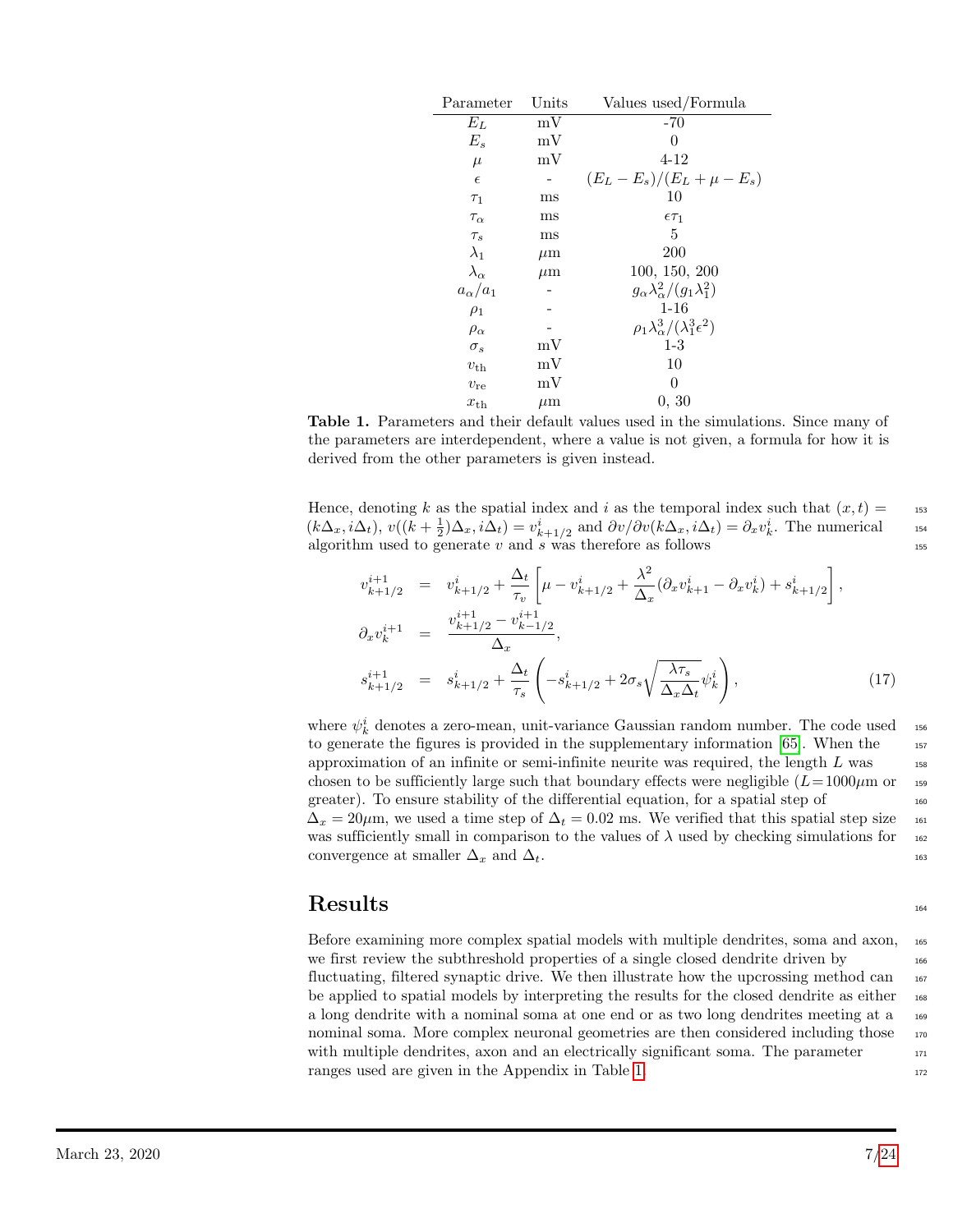### $Subthreshold$  properties of a closed dendrite  $1/3$

The dendrites considered here are driven by distributed, filtered synaptic drive. For  $_{174}$ reasons of analytical transparency, excitatory and inhibitory fluctuations are lumped  $_{175}$ into a single drive term  $s(x, t)$ , though it is straightforward to generalise the synaptic  $176$ fluctuations to two distinct processes. The fluctuating component of the synaptic drive  $\frac{177}{200}$ obeys the following equation 178

<span id="page-7-2"></span>
$$
\tau_s \frac{\partial s}{\partial t} = -s + 2\sigma_s \sqrt{\lambda \tau_s} \xi(x, t)
$$
\n(18)

parametrized by a filter time constant  $\tau_s$ , amplitude  $\sigma_s$  and driven by spatio-temporal  $\tau_s$ Gaussian white noise  $\xi(x, t)$  (see Materials and Methods for links to underlying 180 presynaptic rates and density, as well as the autocovariance of  $\xi(x, t)$ ). In anticipation 181 of its appearance in the voltage equation, a constant  $\lambda$  with units of length also appears 182 (see below). Note that the fluctuating component of the synaptic drive  $s(x, t)$  is a 183 temporally filtered but spatially white Gaussian process. The subthreshold voltage in 184 the dendrite, driven by these synaptic fluctuations, will also be a fluctuating Gaussian  $_{185}$ process and obeys the following cable equation 186

<span id="page-7-3"></span>
$$
\tau_v \frac{\partial v}{\partial t} = \mu - v + \lambda^2 \frac{\partial^2 v}{\partial x^2} + s,\tag{19}
$$

The time constant  $\tau_v$  sets the duration over which a uniform perturbation of the voltage 187 decays back to baseline whereas the space constant  $\lambda$  sets the length scale over which 188 the voltage relaxes to baseline away from a point-like perturbation. Both the time and 189 length constants are reduced by the tonic conductance increase coming from the mean 190 component of the synaptic drive (again, see Materials and Methods for derivation) and <sup>191</sup>  $\mu$  is the effective resting potential. For a closed dendrite of length L, shown in Fig [1a](#page-5-0) 192 (i), there are two additional zero spatial-gradient conditions on  $v(x, t)$  at  $x=0$  and  $x=L$ , 193 Eq [\(13\)](#page-4-1). With these definitions, it is straightforward to derive  $\langle v \rangle$ ,  $\sigma_v^2$  and  $\sigma_v^2$  by using 194 Green's functions (see Eqs  $(S22)$  and  $(S15)$ . The resulting variances can then be more 195  $\text{succinctly written by defining the function}$ 

$$
C(x,\eta) = \frac{\cosh((L-x)\sqrt{\eta}/\lambda)\cosh(x\sqrt{\eta}/\lambda)}{\sqrt{\eta}\sinh(L\sqrt{\eta}/\lambda)}.
$$
 (20)

Hence in terms of this function  $C(x, \eta)$ , the variance is 197

<span id="page-7-1"></span>
$$
\sigma_v^2(x) = \frac{2\sigma_s^2 \tau_s}{\tau_v} \left\{ C(x,1) - C(x,\kappa) \right\},\tag{21}
$$

where  $\kappa = 1 + \tau_v/\tau_s$ . Similarly from Eq [\(S16\)](#page-5-1), the variance of  $\dot{v}$  is

<span id="page-7-0"></span>
$$
\sigma_v^2(x) = \frac{2\sigma_s^2}{\tau_v \tau_s} C(x,\kappa). \tag{22}
$$

Note that the second term in the voltage-variance equation, Eq  $(21)$ , and the variance of 199 the voltage rate-of-change feature a second, shorter length constant  $\lambda/\sqrt{\kappa}$  that is a 200 200 function of the ratio of voltage to synaptic time constants. As expected, Fig [2a](#page-8-0) shows  $_{201}$ decreasing  $\lambda$  leading to a lower overall variance as well as a faster decay to the bulk  $\qquad 202$ properties from the boundaries. We also see from  $\kappa$  that the relative size of the time  $\qquad$ <sub>203</sub> constants affects not just the magnitude of the variance but also its spatial profile. For <sup>204</sup> higher  $\tau_v/\tau_s$ ,  $\sigma_v^2$  decreases at all positions and the profile decays faster to the bulk value 205 as the second length constant decreases. By measuring  $\sigma_v^2(x)$  relative to the variance at 206 the ends Fig [2b](#page-8-0) shows the latter effect, though this reduction in the effective length  $207$ constant by increasing  $\tau_v/\tau_s$  is not as significant as decreasing  $\lambda$ .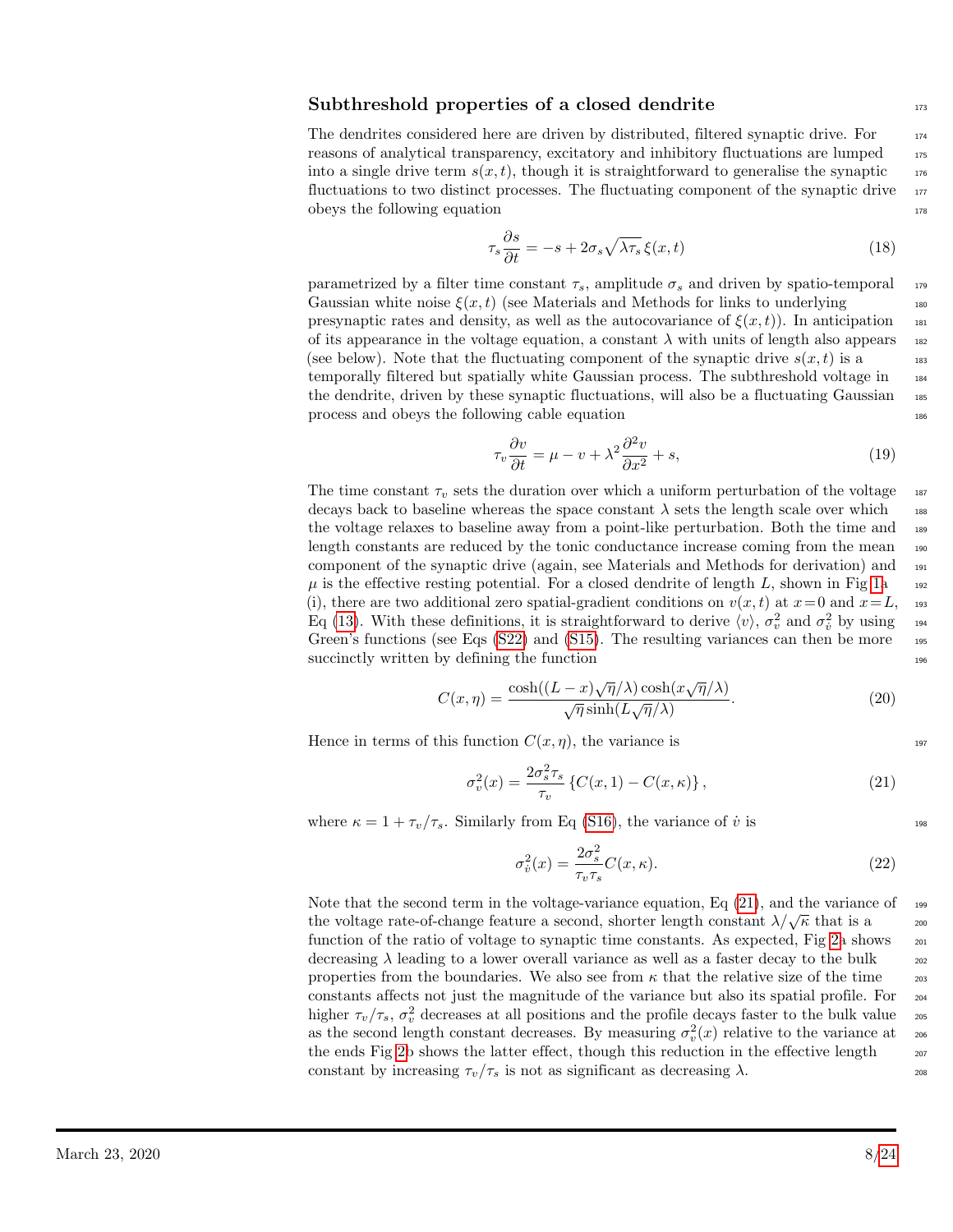Note that for the cases where  $\lambda/L \ll 1$ , which is physiologically relevant for the 209 high-conductance state, the influence of the boundary at L is negligible at  $x = 0$  and at 210 the midpoint there is little influence from either boundary. With this in mind, the 211 morphologies treated in this paper comprise neurites that are treated as semi-infinite in  $_{212}$ length. 213 and 213 and 213 and 213 and 213 and 213 and 213 and 213 and 213 and 213 and 213 and 213 and 213 and

<span id="page-8-0"></span>

Fig 2. The variance profile in a sealed dendrite is a function of both the electrotonic length  $\lambda$  and ratio of synaptic to voltage time constants  $\tau_s/\tau_v$ . (a) The variance near the sealed end is higher than in the bulk with the extent of the boundary effect decreasing with  $\lambda$ . (b) Normalising the variance in the cable such that the variance at the ends is unity, it can be seen that increasing  $\tau_v/\tau_s$  decreases the effective length constant. For both plots the other parameters were  $L = 1000 \mu \text{m}$ ,  $\tau_s = 5 \text{ms}$ ,  $\sigma_s = 1 \text{mV}$ . (a)  $\tau_v = 10$ ms, (b)  $\lambda = 200 \mu$ m.

### Firing rate approximated by the upcrossing rate  $214$

Full analytical solution of the partial differential Eqs  $(18, 19)$  $(18, 19)$  when coupled to the  $_{215}$ integrate-and-fire mechanism does not appear straightforward, even for the simple <sup>216</sup> closed-dendrite model. However, a level-crossing approach developed by Rice [\[27\]](#page-19-5) and <sup>217</sup> exploited in many other areas of physics and engineering, such as wireless <sup>218</sup> communication channels [\[66\]](#page-22-2), sea waves [\[67\]](#page-22-3), superfluids [\[68\]](#page-22-4) and grown-surface <sup>219</sup> roughness [\[69\]](#page-22-5) has previously been applied successfully to compact neuron 220 models [\[28,](#page-19-6) [29\]](#page-19-7) and can be extended to spatial models. The method provides an 221 approximation for the mean first-passage time for any Gaussian process in which the <sup>222</sup> mean  $\langle v \rangle$ , standard deviation  $\sigma_v$ , and rate-of-change standard deviation  $\sigma_v$  are 223 calculable. The upcrossing rate is the frequency at which the trajectory of v without a  $_{224}$ threshold-reset mechanism crosses  $v_{\text{th}}$  from below (i.e. with  $\dot{v} > 0$ ). Example voltage-time traces for the model with and without threshold are compared in Fig [1b](#page-5-0). <sup>226</sup> This approach provides a good approximation to the rate with reset when the firing 227 events are rare and fluctuation driven, making it applicable to the physiological low-rate  $\frac{228}{20}$ firing regime. The upcrossing rate can be derived by considering the rate at which the 229 voltage  $v(x, t)$  crosses threshold v with a positive "velocity" v therefore 230

$$
r_{\rm uc} = \int_0^\infty \mathrm{d}\dot{v} p(\dot{v}, v) \dot{v} = p(v) \int_0^\infty \mathrm{d}\dot{v} p(\dot{v}|v) \dot{v}.
$$
 (23)

Then using the fact that in the steady state  $\dot{v}$  and  $v$  are independent so  $p(\dot{v}|v) = p(\dot{v}),$  231 that  $\langle \dot{v} \rangle = 0$  and that both variables are considered Gaussian, we arrive at Rice's 232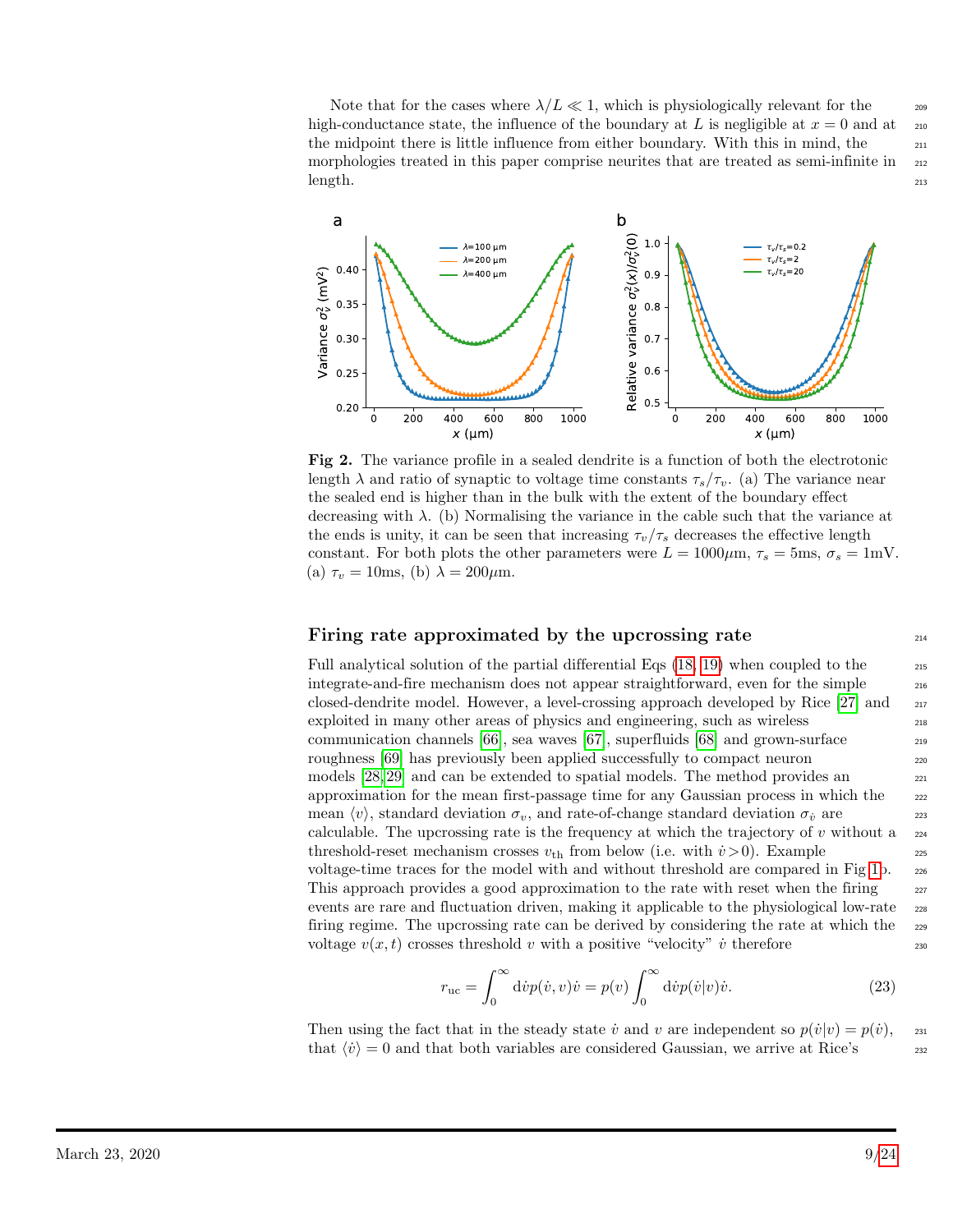formula [\[27\]](#page-19-5) for the upcrossing rate across a threshold  $v_{\text{th}}$  233

<span id="page-9-0"></span>
$$
r_{\rm uc} = \frac{1}{2\pi} \frac{\sigma_{\dot{v}}}{\sigma_{v}} \exp\left(-\frac{(v_{\rm th} - \langle v \rangle)^2}{2\sigma_{v}^2}\right)
$$
(24)

where the statistical measures of the voltage are those at the trigger point  $x_{\text{th}}$ . Note 234 that because of the requirement that  $\sigma_v$  exists the upcrossing method cannot be applied 235 to neurons driven by temporal white noise. However, it works well for coloured-noise 236 drive, which is not directly tractable using standard Fokker-Planck approaches even for <sup>237</sup> point-neuron models. The mean and variances required for the upcrossing Eq [\(24\)](#page-9-0) can <sup>238</sup> be found using the Green's functions of the corresponding set of cable equations for a <sup>239</sup> particular morphology and, since we only need  $(\langle v \rangle, \sigma_v, \sigma_v)$  at  $x_{th}$ , we only need the 240 Green's function for the neurite that contains the trigger position (see Supporting  $_{241}$ Information for details). We now illustrate this using two interpretations of the  $_{242}$ closed-dendrite model, the one-dendrite model which focuses on the behaviour at a <sup>243</sup> sealed end - Fig [1a](#page-5-0) (ii) - and the two-dendrite model which focuses on the bulk - Fig [1a](#page-5-0) <sup>244</sup>  $(iii)$ .

### One-dendrite and two-dendrite models <sup>246</sup>

The method is now applied to a neuron with a single long dendrite and nominal soma  $_{247}$ (the trigger point  $x=0=x_{th}$ ) of negligible conductance so that the end can be considered sealed. This corresponds to a section extending from a sealed end of the <sup>249</sup> closed-dendrite model considered above, in the limit that  $L/\lambda \to \infty$  (Fig [1a](#page-5-0) (ii)). The 250 variances have already been calculated for the general case (Eqs [21,](#page-7-1) [22\)](#page-7-0) so for  $x_{th} = 0$  we  $z_{51}$  $h$ ave  $252$ 

<span id="page-9-1"></span>
$$
\sigma_v^2 = \frac{2\sigma_s^2 \tau_s}{\tau_v} \left( 1 - \sqrt{\frac{\tau_s}{\tau_s + \tau_v}} \right) \quad \text{and} \quad \sigma_v^2 = \frac{2\sigma_s^2}{\tau_s \tau_v} \sqrt{\frac{\tau_s}{\tau_s + \tau_v}}.
$$
 (25)

Substitution of these variances into Eq  $(24)$  yields the upcrossing approximation to the  $\frac{253}{253}$ firing rate for this geometry.

A second interpretation of the closed dendrite model is to place the trigger position <sup>255</sup> in the middle  $x_{\text{th}} = L/2$  and then, in the limit  $L/\lambda \to \infty$  consider the halves as two 256 dendrites with statistically identical properties radiating from a nominal soma (Fig [1a](#page-5-0)  $_{257}$ (iii)), again with negligible conductance. Taking these limits of the closed dendrite Eqs <sup>258</sup>  $(21, 22)$  $(21, 22)$  for this case generates variances that happen to be exactly half that of the  $\frac{259}{259}$ one-dendrite case <sup>260</sup>

<span id="page-9-2"></span>
$$
\sigma_v^2 = \frac{\sigma_s^2 \tau_s}{\tau_v} \left( 1 - \sqrt{\frac{\tau_s}{\tau_s + \tau_v}} \right) \quad \text{and} \quad \sigma_v^2 = \frac{\sigma_s^2}{\tau_s \tau_v} \sqrt{\frac{\tau_s}{\tau_s + \tau_v}},\tag{26}
$$

where here we have written the functional dependence of  $\kappa$  on  $\tau_v$  and  $\tau_s$  explicitly. Given that the voltage at  $x_{\text{th}}$  is affected by activity occurring within distances a few  $\lambda$  262 down attached dendrites (see Fig [2\)](#page-8-0) it might reasonably be expected that the statistical <sup>263</sup> quantities and therefore the firing rate at  $x<sub>th</sub>$  would be dependent on the electronic  $264$ length quantity  $\lambda$ . However, for both the one and two-dendrite models considered above  $_{265}$ it is clear that there is no  $\lambda$  dependence for the variances. Though this is unavoidable  $_{266}$ on dimensional grounds, because in either case no other quantities carry units of length  $_{267}$ once the limit  $L/\lambda \rightarrow 0$  has been taken, the result is nevertheless a curious one.

The upcrossing and firing rates as a function of  $\mu$  for the two models are compared 269 in Fig [3,](#page-10-0) with the deterministic firing rate also shown (this is equivalent to the  $_{270}$ deterministic rate of the leaky integrate-and-fire model). Note that we keep  $\tau_v$  and  $\lambda$  271 constant across the range of  $\mu$  since these parameters would change little across the  $\eta$ range of mean synaptic drive we investigate and it allows us to isolate the dependence of  $\frac{273}{273}$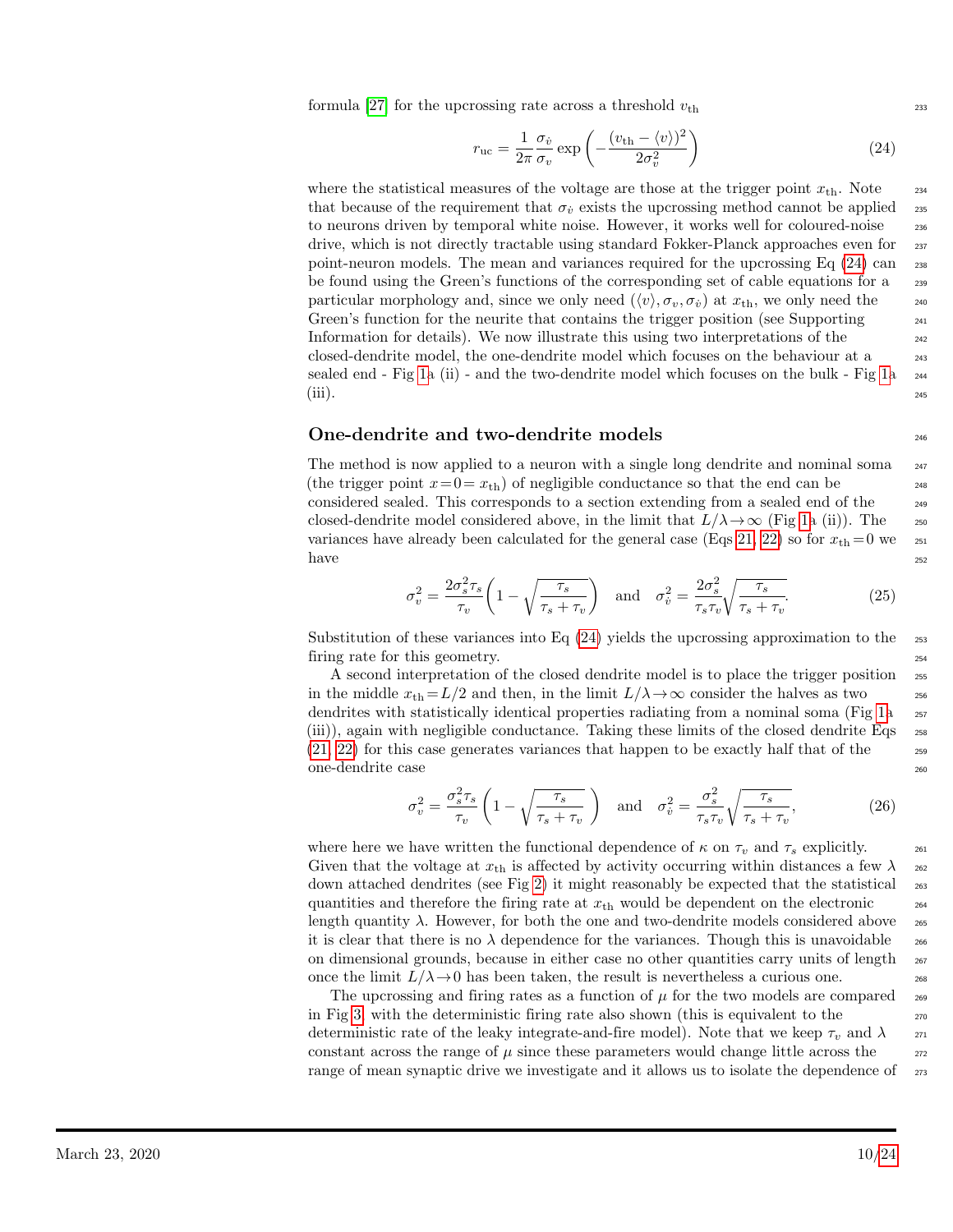the firing rate on just one parameter. The upcrossing rate provides a good  $_{274}$ approximation to the full firing rate at low rates in the  $<$  5Hz range (see Fig [S1](#page-0-0) for  $275$ in-depth analysis in terms of dimensionless parameters). In this way the upcrossing rate  $_{276}$ for spatio-temporal models provides a similar approximation to the firing rate as the  $277$ Arrhenius form derived by Brunel and Hakim [\[20\]](#page-19-1) for the white-noise driven point-like  $\frac{278}{278}$ leaky integrate-and-fire model. <sup>279</sup>

<span id="page-10-0"></span>

Fig 3. The simulated firing rates (triangles) compared with the upcrossing approximation (solid lines) of the one and two-dendrite models driven by spatially distributed, filtered stochastic synaptic drive for three fixed values of the noise amplitude  $\sigma_s$ . While the firing rates of the one and two-dendrite models are similar in the suprathreshold regime (panels a and b,  $\mu > 10$ mV), the one-dendrite model has a higher firing rate in the subthreshold regime due to the variance being twice that of the two-dendrite model for the same value of  $\sigma_s$ . The upcrossing approximation is accurate when  $(v_{\text{th}} - \mu)/\sigma_v \gg 1$  (panels c and d). Other parameters:  $\lambda = 200 \mu \text{m}, \tau_v = 10 \text{ ms}$ ,  $\tau_s = 5 \text{ms}, v_{\text{th}} = 10 \text{mV}, v_{\text{re}} = 0 \text{mV}.$ 

Compared with the one-dendrite model, we see from Figs [3b](#page-10-0) and 3d that the firing 280 rate for the two-dendrite model is significantly lower in the subthreshold regime but  $_{281}$ converges to the same value when  $\mu$  goes above threshold. This illustrates that even  $\mu$ simple differences in morphology affect stochastic and deterministic firing very 283 differently. In addition Fig [4a](#page-11-0) shows that the firing rate is unaffected by the value of  $\lambda_{284}$ chosen, confirming by simulation the  $\lambda$ -independence of the firing rate. Furthermore 285 when we choose the same value of  $\sigma_v$  for the one and two-dendrite models, then both  $\sigma_{\text{286}}$ the upcrossing rate and the simulated firing rates are the same, as seen in Fig [4b](#page-11-0). 287

However, despite the independence of  $\lambda$ , the firing-rate profile for this toy model is 288 distinct to that for the point-like leaky integrate-and-fire model, for which the variances  $_{289}$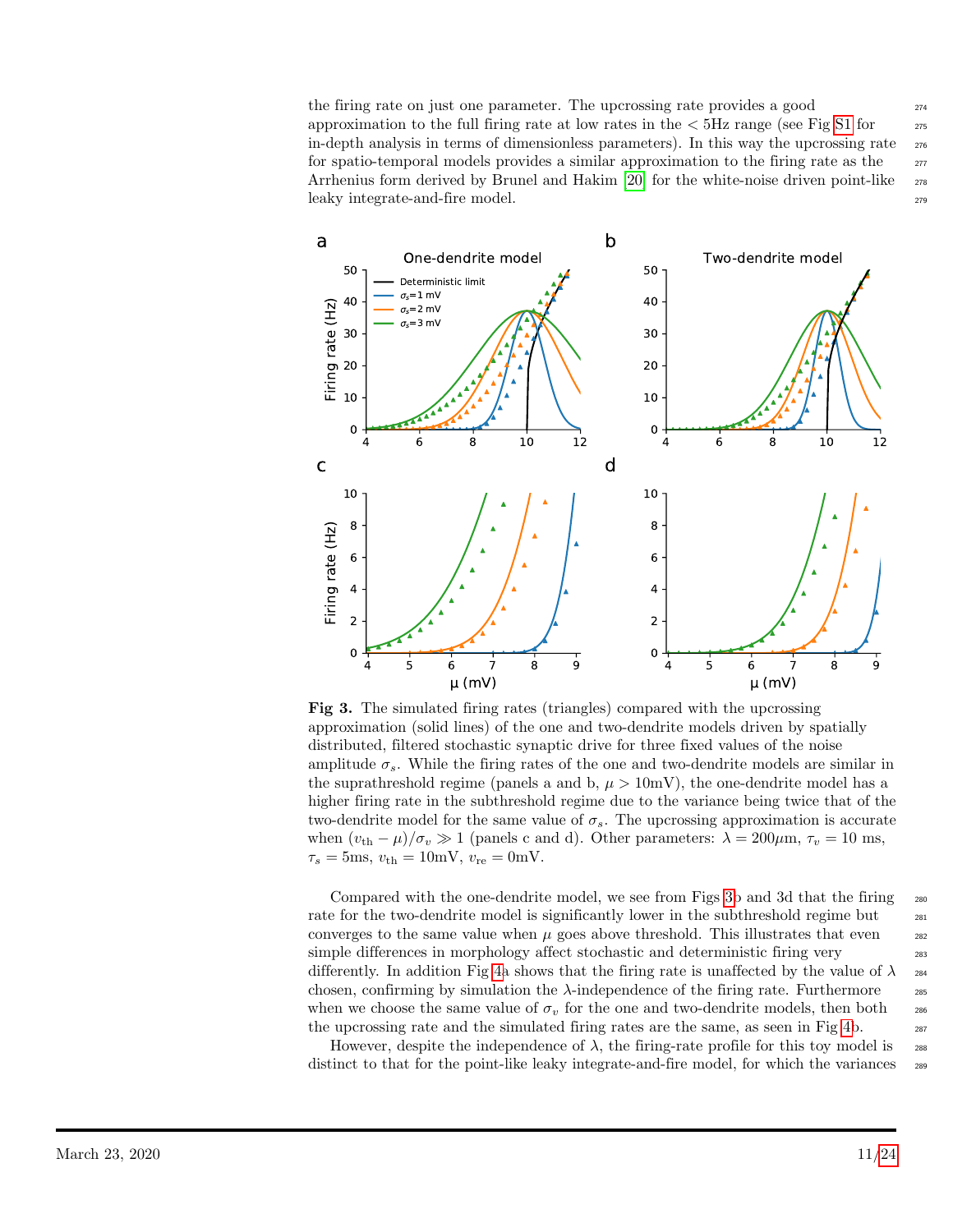are  $\sigma_v^2 \propto \tau_s/(\tau_s + \tau_v)$  and  $\sigma_v^2 \propto 1/[\tau_s(\tau_s + \tau_v)]$  [\[29\]](#page-19-7). This indicates that spatial structure 290 by itself decreases the variance while increases derivative variance by a factor by itself decreases the variance while increases derivative variance by a factor  $\sqrt{1+\tau_v/\tau_s}$ . The variances also differ in their dependence on  $\tau_v$  and  $\tau_s$  from 292 two-compartmental models [\[70\]](#page-22-6). 293

<span id="page-11-0"></span>

**Fig 4.** Independence of the firing rate on the electrotonic length  $\lambda$  for the one-dendrite model, and between the one and two-dendrite models for the same voltage variance. (a) The firing rate of the one-dendrite model with two different  $\lambda$  show it to be independent from  $\lambda$ . Here  $\sigma_s = 1$ mV. (b) If the synaptic noise amplitude  $\sigma_s$  is adjusted such that the one and two-dendrite models have the same voltage variance  $\sigma_v^2$  at the threshold position, then their upcrossing rates are identical. Simulations (circles and triangles for one and two-dendrite models respectively) suggest that the full firing rates are also independent of geometry in this case. Other parameters:  $\tau_v = 10$ ms,  $\tau_s = 5$ ms,  $v_{\text{th}} = 10 \text{mV}$  and  $v_{\text{re}} = 0 \text{mV}$ .

### Dendrite and axon 204

Next, we consider a dendrite connected to an axon at  $x_1 = 0 = x_\alpha$ , as shown in Fig [1a](#page-5-0)  $=$  295 (iv), where dendritic and axonal quantities are denoted by subscripts 1 and  $\alpha$ , respectively. This differs from the previous two-dendrite model as the axon receives no  $_{297}$ synaptic drive, so  $\mu_{\alpha}=0$  and  $s_{\alpha}(x,t)=0$ . Furthermore, intrinsic membrane properties of  $\mu_{\alpha}=0$ the axon  $(\tau_{\alpha}, \lambda_{\alpha})$  differ from the dendrite due to the smaller axonal radius and lack of 299 synapse-induced increased membrane conductance [\[11,](#page-18-11) [12\]](#page-18-7). Since  $\mu_{\alpha}=0$  we omit the subscript on the mean dendritic drive,  $\mu_1 = \mu$ . Taking the reasonable assumptions that  $\infty$ the per-area capacitance and leak conductance are the same in the axon as the soma,  $\frac{302}{20}$ we can calculate  $\tau_{\alpha}$  in terms of  $\tau_1$  given the mean level of synaptic drive (see Eqs [\(S39,](#page-0-0)  $\frac{303}{2}$  $S(41)$ ). Unlike the previous models, the mean is no longer homogeneous in space due to  $\frac{304}{204}$ the lack of synaptic drive in the axon. Defining  $f_1(\omega)$  as the input admittance of the  $\omega$ <sub>305</sub> dendrite relative to the whole neuron  $306$ 

$$
\tilde{f}_1(\omega) = \frac{G_{\lambda_1} \gamma_1}{G_{\lambda_1} \gamma_1 + G_{\lambda_\alpha} \gamma_\alpha} = \frac{g_1^2 \lambda_1^3 \gamma_1}{g_1^2 \lambda_1^3 \gamma_1 + g_\alpha^2 \lambda_\alpha^3 \gamma_\alpha},\tag{27}
$$

where  $\gamma_j = \sqrt{1 + i\omega\tau_j}$ , we can show that the mean in the axon is given by (see Eqs [S13](#page-4-1) and [S19\)](#page-7-3)

<span id="page-11-1"></span>
$$
\langle v(x_{\alpha})\rangle = \mu e^{-x_{\alpha}/\lambda_{\alpha}} \tilde{f}_1(0). \tag{28}
$$

It is important to note that, unlike in the one and two-dendrite models,  $Eq(28)$  $Eq(28)$  implies  $\frac{307}{200}$ that it is now possible for the neuron to still be in the subthreshold firing regime when  $\frac{308}{200}$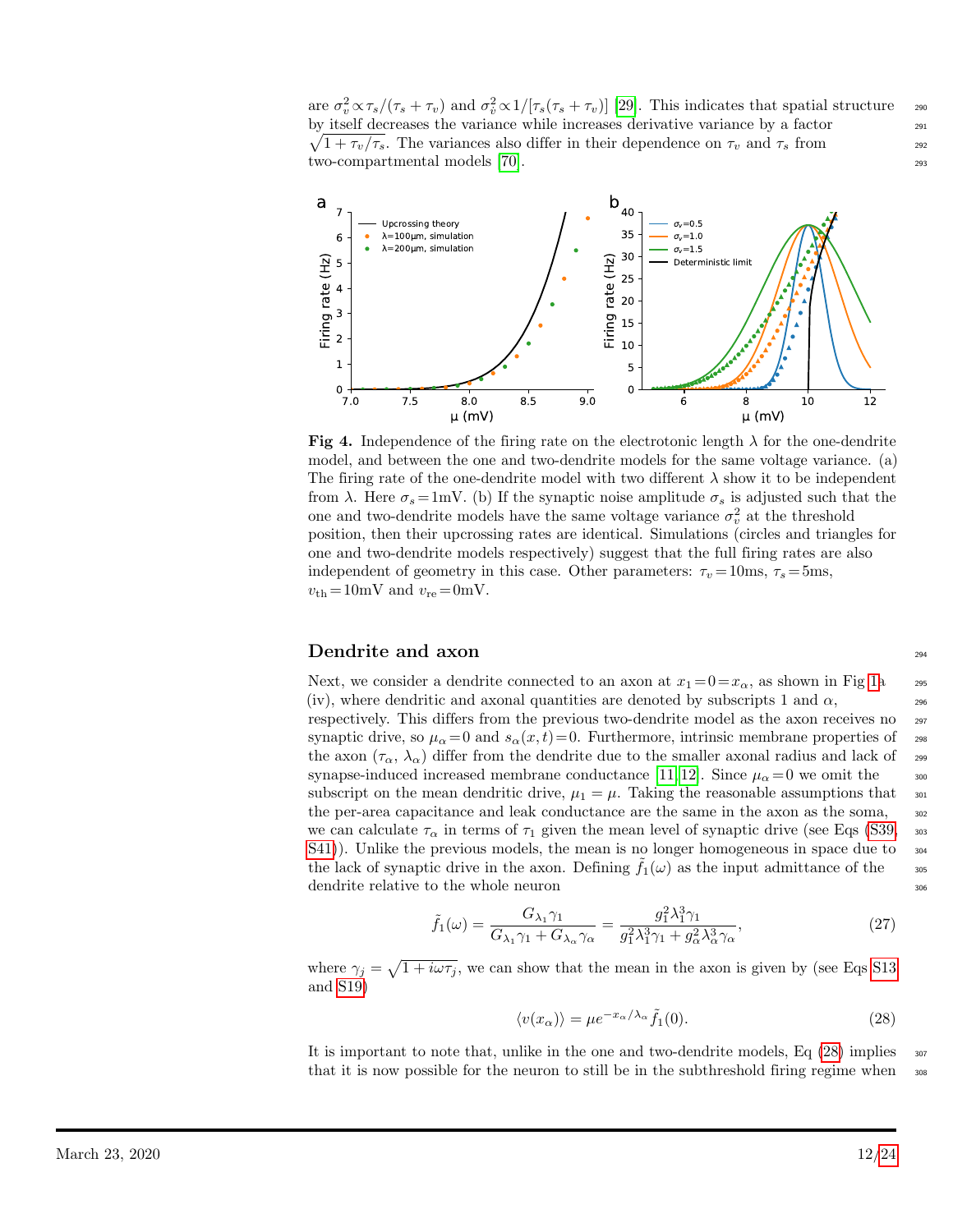$\mu > v_{\text{th}}$ . In general, the variances do not have a closed-form solution but can be expressed in terms of the angular frequency  $\omega$ . It can be shown that the integrand for  $\frac{310}{210}$  $\sigma_v^2$  and  $\sigma_v^2$  is proportional to  $|\tilde{f}_1(\omega)|^2$ , Eq [\(S38\)](#page-0-0).

First we set the action-potential trigger position at  $x_{th} = 0$  and evaluated the effect  $\frac{312}{20}$ of the axon by comparing the firing rate for the model with an axon,  $r_{\rm axon}$ , to the firing  $\frac{1}{313}$ rate of the one-dendrite model with a sealed end  $(\partial v/\partial x=0)$  at  $x=0$ ,  $r_{\rm{sealed}}$  (effectively  $\frac{314}{2}$ an axon with zero conductance load). We also kept the noise amplitude  $\sigma_s$  rather than  $\sigma_s$ the voltage standard deviation  $\sigma_v$  fixed as we wished to see how the axon changes the 316 variance of fluctuations at the trigger position. The relative firing rate was defined as  $\frac{317}{200}$  $r_{\rm axon}/r_{\rm sealed}$ . The ratio of the axonal to dendritic radius  $a_{\alpha}/a_1$  was varied and the  $\qquad$ relative firing rate calculated, with  $a_{\alpha}/a_1 = 0$  being equivalent to no axon present. As illustrated in Fig [5a](#page-12-0), the addition of a very low conductance or relatively thin axon  $\frac{320}{20}$ significantly reduces the firing rate. This effect arises because the magnitude of  $f_1(\omega)$  321 decreases at all frequencies for a larger radius ratio, which can be understood by  $\frac{322}{323}$  recalling that  $\lambda_j \propto \sqrt{a_j}$ , Eq [\(7\)](#page-3-3). recalling that  $\lambda_j \propto \sqrt{a_j}$ , Eq (7).

For cortical pyramidal cells, action potentials are typically triggered around  $\frac{324}{2}$  $x_{\text{th}} = 30 \mu \text{m}$  down the axon in the axon initial segment [\[71–](#page-22-7)[73\]](#page-22-8). It is straightforward to  $325$ investigate the effect of moving the trigger position down the axon using the upcrossing  $\frac{326}{2}$ approach. Interestingly, when  $x_{\text{th}} > 0$ , a non-monotonic relationship between the firing  $327$ rate and radius ratio  $a_{\alpha}/a_1$  became apparent (see Fig [5b](#page-12-0)), with the peak ratio of  $\sim 0.25$  328 being similar to that between the axonal initial segment and apical dendrite diameter in <sup>329</sup> pyramidal cells [\[41,](#page-20-11) [74\]](#page-22-9). This is caused by a non-monotonic dependence of both  $\langle v \rangle$  and 330  $\sigma_v^2$  on  $a_\alpha/a_1$  for  $x_{th} > 0$  with each peaking at intermediate values. Intuitively, this can so be understood from the definition of  $\lambda_{\alpha}$ , which increases as  $\sqrt{a_{\alpha}}$ . Thus the decay length 332 of voltage fluctuations that enter the axon from the dendrite increases, increasing both <sup>333</sup>  $\langle v \rangle$  and  $\sigma_v^2$  at  $x_{\text{th}}$ . On the other hand, a larger  $\lambda_\alpha$  increases the input conductance of 334 the neuron, which, conversely, decreases  $\langle v \rangle$  and  $\sigma_v^2$ . For smaller  $\lambda_\alpha$  the decay length 335 effect is more significant, whereas for larger  $\lambda_{\alpha}$  the increase in input conductance plays  $\frac{336}{2}$ a larger role.  $\frac{337}{2}$ 

<span id="page-12-0"></span>

Fig 5. Addition of an axon significantly affects the firing rate even for small axonal conductance loads. (a) The axon increases the input conductance of the neuron, thereby lowering the firing rate for  $x_{\text{th}} = 0$ ,  $\mu = 5 \text{mV}$ ,  $\tau_{\alpha} = 10.8 \text{ms}$  (calculated from Eq [S39\)](#page-0-0) (b) When  $x_{\text{th}} > 0$  (here  $x_{\text{th}} = 30 \mu \text{m}$ ) the firing rate varies non-monotonically with the axonal radius and peaks at a physiologically reasonable value of the ratio of axon/dendrite radii for a range of synaptic parameters. Other parameters:  $\lambda_1 = 200 \mu \text{m}$ ,  $\tau_s = 5 \text{ms}$ ,  $\tau_1 = 10 \text{ms}, \ \sigma_s = 3 \text{mV}, \ v_{\text{th}} = 10 \text{mV} \text{ and } v_{\text{re}} = 0 \text{mV}.$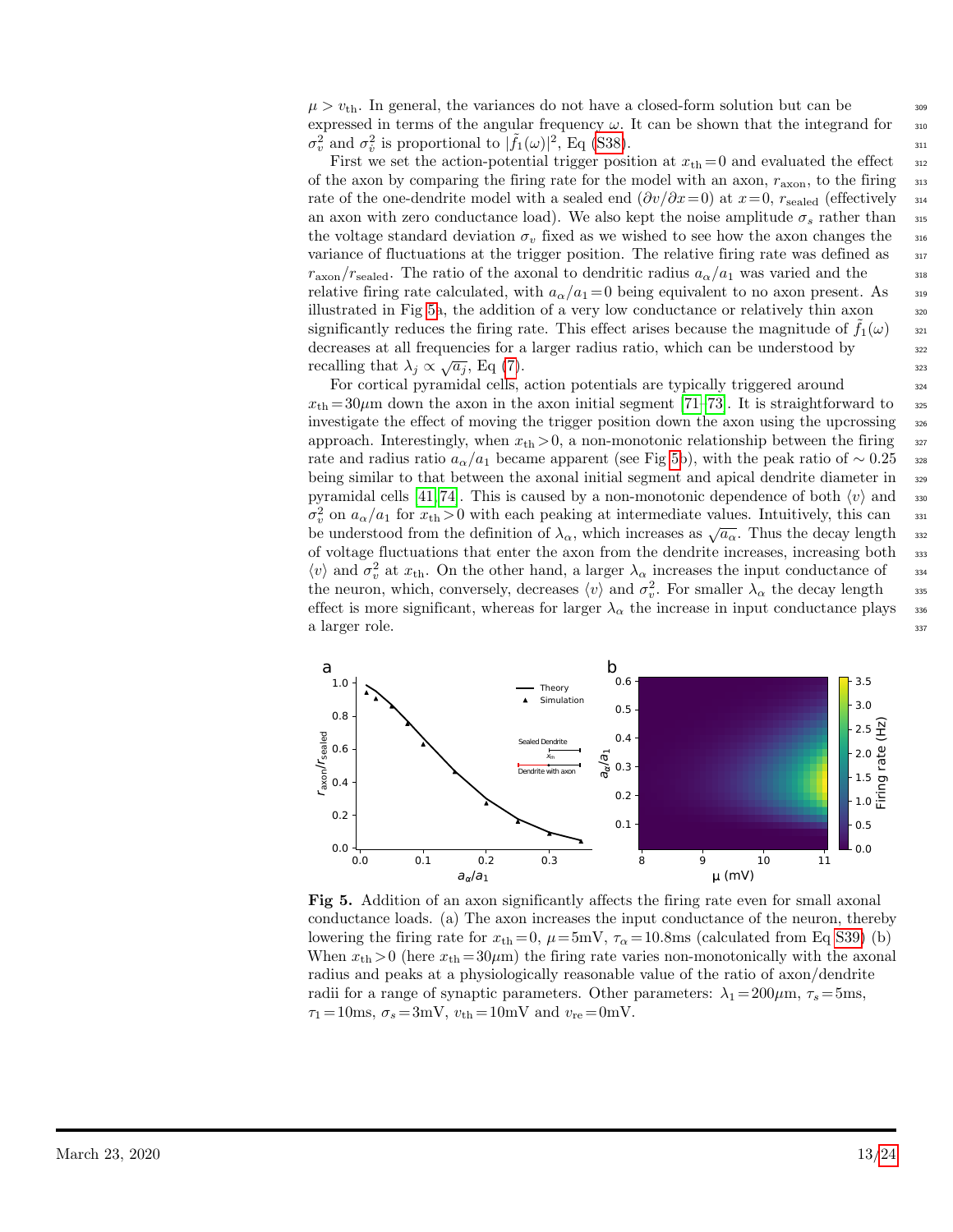#### $\mathbf{Multiple}\ \mathbf{d}$ endrites and  $\mathbf{axon}\ \mathbf{338}$

We now consider a case with multiple dendrites and an axon radiating from a nominal  $\frac{339}{2}$ soma (Fig [1a](#page-5-0) (v)). The dendrites are labelled 1, 2, ..., n with the axon labelled  $\alpha$  as  $\alpha$ before. The dendrites have identical properties with independent and equally  $_{341}$ distributed synaptic drive. As in the previous case with the dendrite and axon, we kept  $_{342}$ the synaptic strength  $\sigma_s$  fixed as we changed the number of dendrites. An immediate  $\sigma_s$ consequence of multiple dendrites is that, since  $\mu > 0$  the mean voltage in the axon increases as more dendrites are added, with each contribution summing linearly, <sup>345</sup>

$$
\langle v_{\alpha}(x_{\alpha})\rangle = \sum_{k=1}^{n} \langle v_{\alpha k}(x_{\alpha})\rangle, \tag{29}
$$

where  $\langle v_{\alpha k}(x_{\alpha})\rangle$  is the contribution to the axonal voltage mean from dendrite k. Introducing the relative input admittance of a single dendrite  $f_n(\omega)$  347

$$
\tilde{f}_n(\omega) = \frac{G_{\lambda_1}\gamma_1}{nG_{\lambda_1}\gamma_1 + G_{\lambda_\alpha}\gamma_\alpha} = \frac{g_1^2\lambda_1^3\gamma_1}{n g_1^2\lambda_1^3\gamma_1 + g_\alpha^2\lambda_\alpha^3\gamma_\alpha},\tag{30}
$$

it can be shown that when all dendrites have identical mean input drive  $\mu$ , the mean in the axon is given by (see Eqs  $(S13, S25)$  $(S13, S25)$ )  $349$ 

$$
\langle v(x_{\alpha})\rangle = n\mu e^{-x_{\alpha}/\lambda_{\alpha}}\tilde{f}_n(0). \tag{31}
$$

Thus we can see that as  $n$  increases the mean increases towards the constant value of  $\qquad$  350  $\mu e^{-x_{\alpha}/\lambda_{\alpha}}$ . However, this is not the case for the fluctuating component: despite more 351 sources of fluctuating synaptic input both  $\sigma_v^2$  and  $\sigma_v^2$  in the axon decrease as  $1/n$  for a ss2 large number of dendrites. We can see this by noting that for large n,  $|\tilde{f}_n(\omega)|^2$  and sss hence the variance contribution from each dendrite scales as  $1/n^2$ . Therefore for n total 354 dendrites, the total variance at  $x_{\text{th}}$  in the axon will scale as  $1/n$  for large n. This reduction in axonal variance with additional dendrites is a generalisation of the  $_{356}$ reduction in variance we saw between the one and two-dendrite models earlier in Eqs  $\frac{357}{357}$  $(25, 26).$  $(25, 26).$  $(25, 26).$  358

When it is the fluctuations that contribute significantly for firing (i.e. smaller  $\mu$  or  $\frac{359}{2}$  $\lambda_{\alpha}$ ) then a reduction in variance from adding more dendrites will decrease the firing  $\sim$  360 rate; however, when the mean is more significant (larger  $\mu$  or  $\lambda_{\alpha}$ ) then the firing rate  $\frac{361}{200}$ will increase as the number of dendrites increases. An example of the former case is  $\frac{362}{100}$ shown in Fig [6a](#page-14-0) for  $\lambda_{\alpha} = 100 \mu$ m, while an example of the latter is seen in Fig [6b](#page-14-0) for  $\frac{363}{200}$  $\lambda_{\alpha} = 150 \mu \text{m}$ . The transition between these regimes can be seen in Fig [6c](#page-14-0), which shows 364 how the value of n that maximises the firing rate,  $n_{\text{max}}$ , increases with  $\mu$  and  $a_{\alpha}/a_1$ . <sup>365</sup> Physiologically, the reduction in variance is not simply the fact that adding dendrites  $\frac{366}{200}$ increases cell size and thus input conductance, but that the relative conductance of each  $\frac{367}{367}$ input dendrite to the total conductance decreases. Given that the total input  $368$  $\text{conductance for } n \text{ dendrites and an axon is } 369$ 

$$
G_{\rm in}(n) = n(2\pi a_1 \lambda_1 g_1) + 2\pi a_\alpha \lambda_\alpha g_\alpha,\tag{32}
$$

we can test this idea by scaling  $\lambda_1, a_1$  with n (i.e. making the dendrites thinner) to keep  $\lambda_3$ the total input conductance the same as the single dendrite case,  $G_{in}(n = 1)$ . This gives  $\frac{371}{2}$ the simple relationship  $\lambda_1(n) = \lambda_1(n = 1)/n^{1/3}$ , which when substituted into the 372 segment factor yields  $\frac{373}{2}$ 

$$
\tilde{f}_n(\omega) = \frac{\frac{1}{n}g_1^2\lambda_1^3(n=1)\gamma_1}{g_1^2\lambda_1^3(n=1)\gamma_1 + g_\alpha^2\lambda_\alpha^3\gamma_\alpha}.\tag{33}
$$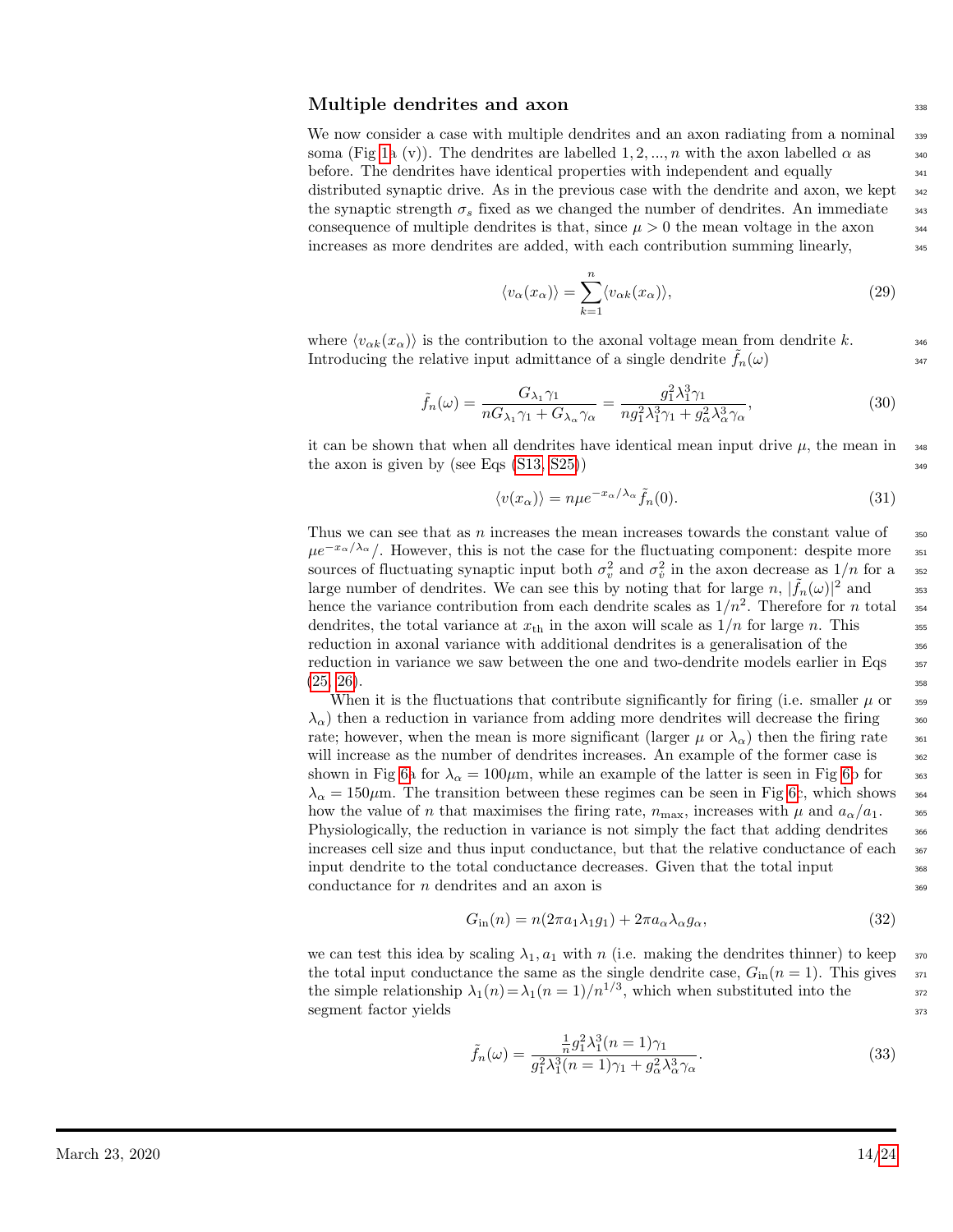Since the integrands for the variances are proportional to  $|\tilde{f}_n(\omega)|^2$ , Eq [\(S38\)](#page-0-0), this shows 374 that  $\sigma_v^2$  and hence the firing rate for fixed  $\lambda_\alpha$  still decreases as n increases (see Fig [6d](#page-14-0)). 375

Finally, we also notice better agreement between the upcrossing rate and the  $\frac{376}{2}$ simulated firing rate than the infinite dendrite case for the same output firing rates.  $\frac{377}{200}$ Intuitively, this is due to the additional filtering from the spatial distance between the  $\frac{378}{20}$ dendrite and trigger position along the axon.  $379$ 

<span id="page-14-0"></span>

Fig 6. Increasing the number of synaptically driven dendrites can decrease the firing rate when the axon, of radius  $a_{\alpha}$  is much thinner than the dendrite, radius  $a_1$ . The length constant for each neurite is proportional to the square root of the radius  $λ_j \propto \sqrt{a_j}$ . (a)  $λ_α = 100μm$ , (b)  $λ_α = 150μm$ , (c) The number  $n_{\text{max}}$  of dendrites that maximises firing increases with higher ratios of axon-to-dendrite radii  $a_{\alpha}/a_1$  and  $\mu$ , (d)  $\lambda_{\alpha} = 100 \mu \text{m}, \lambda_{1} = 200 \mu \text{m}$  for  $n = 1$  and  $\lambda_{1}$  is rescaled for larger n to keep the input conductance equal to the  $n = 1$  case. Other parameters:  $\lambda_1 = 200 \mu m$  (a-c, kept constant with  $\mu$  by adjusting  $a_1$ , Eq [S42,](#page-0-0)  $a_1(\mu = 11)/a_1(\mu = 8) \approx 1.05$ ,  $\tau_1 = 10$ ms,  $\tau_\alpha = 11.3$ . 11.9ms (calculated from Eq [S39\)](#page-0-0),  $\sigma_s = 3mV$ ,  $v_{th} = 10mV$  and  $x_{th} = 30 \mu m$  down the axon.

### Dendrites, soma and axon <sup>380</sup>

We now consider the case illustrated in Fig [1a](#page-5-0) (vii), where the electrical properties of  $\frac{381}{100}$ the soma are non-negligible with its lumped capacitance and conductance providing an  $\frac{382}{100}$ additional complex impedance at the point where the axon and dendrites meet. This  $\frac{383}{383}$ has the somatic boundary condition we gave earlier in Eq  $(16)$  and we recall that the  $\frac{384}{100}$ subscript 0 denotes somatic quantities. For simplicity, and as neither section receives 385 synaptic drive in our model, we will let the somatic time constant be the same as the  $\frac{386}{100}$ axonal time constant, so  $\tau_0 = \tau_\alpha$ . Note that somatic drive can be straightforwardly  $\frac{387}{2}$ added in this framework, as the variance contribution from the resultant fluctuations  $\frac{388}{388}$ would add linearly: this would not qualitatively change the nature of the results we  $\frac{389}{2}$ present here that focus on the effects of somatic filtering on transfer of dendritic <sup>390</sup>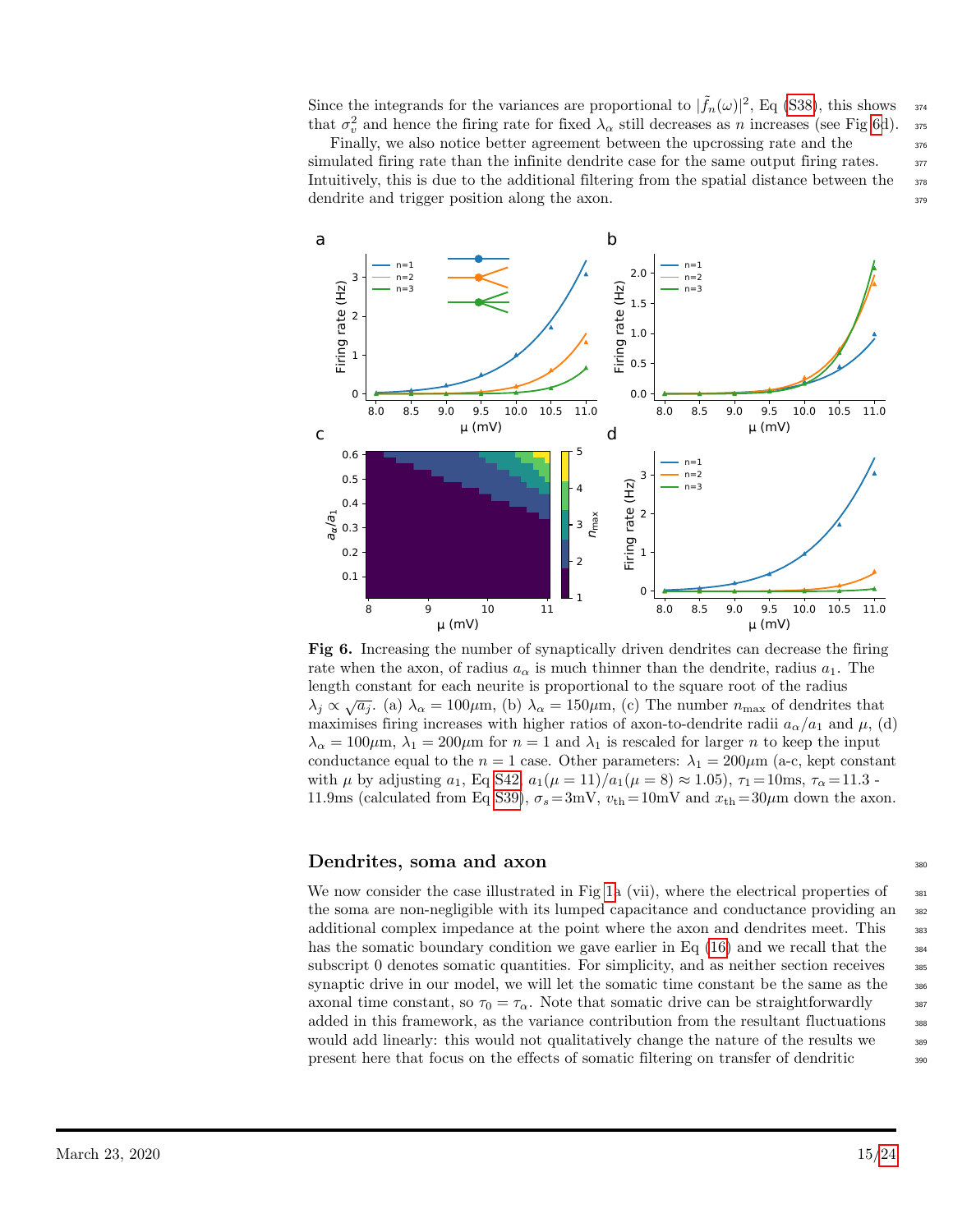stimulation to the trigger point in the axon. As the ratio of dendritic to somatic input  $\frac{391}{991}$ conductance  $(\rho_1, \text{ see Materials and Methods})$  tends to infinity, the model without  $\frac{392}{2}$ somatic drive converges to the dendrite and axon model with a nominal soma, allowing 393 a clearer comparison between the two models.  $\frac{394}{20}$ 

For an electrically significant soma the integrand for the variance has the same form  $\frac{395}{2}$ as before, Eq [\(S38\)](#page-0-0), but f now depends on the neurite dominance factor  $\rho$ ,

<span id="page-15-0"></span>
$$
\tilde{f}_{n0}(\omega) = \frac{G_{\lambda_1}\gamma_1}{G_0\gamma_0^2 + nG_{\lambda_1}\gamma_1 + G_{\lambda_\alpha}\gamma_\alpha} = \frac{\rho_1\gamma_1}{\gamma_0^2 + n\rho_1\gamma_1 + \rho_\alpha\gamma_\alpha}, \quad \gamma_0^2 = 1 + i\omega\tau_0. \tag{34}
$$

Thus for large n we should expect the variance in the axon to scale as  $1/n$  as before,  $\frac{397}{200}$ but for smaller *n* the somatic admittance  $G_0 \gamma_0^2$  gives some key differences. We repeated <sup>398</sup> the simulations for the axon-dendrite model (Fig  $6$ ), first with a single dendrite and an  $\frac{399}{2}$ electrically significant soma by varying  $\rho_1$ , noting that with known  $\lambda_1$  and  $\lambda_\alpha$ , this also  $\mu$ determines  $\rho_{\alpha}$ , Eqs [\(S45, S46\)](#page-0-0). Since the soma adds a conductance load  $G_0$  to the cell  $\Box$ the overall input resistance decreases. From Eq  $(34)$ , we see that this will reduce  $402$  $|\tilde{f}_{n0}(\omega)|$ , for any number of dendrites which will lower both the mean and the variance.  $\frac{403}{2}$ Fig [7a](#page-16-0) shows that the effect of a larger soma (lower  $\rho_1$ ) lowers the firing rate.

Next, we calculated the effect of axonal load on the firing rate when we have an  $405$ electrically significant soma, extending the results for the case of a nominal soma (Fig  $_{406}$ [5a](#page-12-0)). As with the nominal soma case before, we calculated the firing rate at  $x_{th} = 0$  with  $407$ an axon and electrically significant soma,  $r_{\rm axon}$ , and the firing rate of a dendrite with  $408$ the same size soma without an axon,  $r_{\text{no axon}}$  (Fig [1a](#page-5-0) (vi)). For each somatic size, we  $\sim$ adjusted  $\sigma_s$  so that the firing rate for a negligible axon,  $a_\alpha/a_1 = 0$ , was fixed at 1Hz.  $\alpha_1$ This was done to account for the soma's effect on the firing rate we observed earlier and <sup>411</sup> we are thus solely focusing on the effect of the axonal admittance load. As we increase  $\frac{412}{412}$  $a_{\alpha}/a_1$  from zero, Fig [7b](#page-16-0) shows that  $r_{\rm axon}/r_{\rm no\ axon}$  decreases more rapidly with  $413$ increasing  $a_{\alpha}/a_1$  for larger  $\rho_1$  (smaller soma). This means that, in comparison to Fig [5a](#page-12-0),  $a_{14}$ the axonal load had a lower relative effect on the firing rate in the presence of a soma. <sup>415</sup> This is in line with what we should expect by looking at  $\tilde{f}_{n0}$ ; lower  $\rho_1$  increases the 416 relative magnitude of  $G_0 \gamma_0^2$  in the denominator of  $\tilde{f}_{n0}$  as compared with the axonal 417 admittance term of  $G_{\lambda_{\alpha}} \gamma_{\alpha}$ .

Finally, we looked at how an electrically significant soma affects the dependence of  $\frac{419}{419}$ the firing rate on the number of dendrites. By varying  $\rho_1$  and the number of dendrites  $\frac{420}{400}$ n, Fig [7c](#page-16-0) shows that the non-monotonic dependence of the firing rate on dendritic  $\frac{421}{421}$ number *n* is robust in the presence of a soma. Fig [7d](#page-16-0) illustrates that the number of  $\frac{422}{422}$ dendrites that maximises the firing rate is greater for lower  $\rho_1$  and higher  $\mu$ . We have  $\mu_2$ discussed previously why the value of n that maximises firing increases with  $\mu$  as the  $\mu$ increase in mean from additional dendrites becomes more significant for the firing rate. <sup>425</sup> Decreasing  $\rho_1$  increases the value of n that maximises firing because the relative  $426$ increase in conductance by adding another dendrite is smaller when the fixed somatic  $427$ conductance is larger.

### Discussion  $\frac{429}{429}$

This study demonstrated how the spatio-temporal fluctuation-driven firing of neurons <sup>430</sup> with dendrites, soma and axon can be approximated using the upcrossing method of  $\frac{431}{431}$ Rice [\[27\]](#page-19-5). Despite being reduced models of neuronal structures, they provide an  $\frac{432}{432}$ analytical description of a rich range of behaviours. For the one and two-dendrite  $\frac{433}{433}$ models, the firing rate was shown to be independent of the electrotonic length constant; <sup>434</sup> given that the length constant sets the range over which synaptic drive contributes to  $\frac{435}{435}$ voltage fluctuations, this result is surprising. However, a dimensional argument extends <sup>436</sup> this independence to any model in which semi-infinite neurites are joined at a point and  $\frac{437}{437}$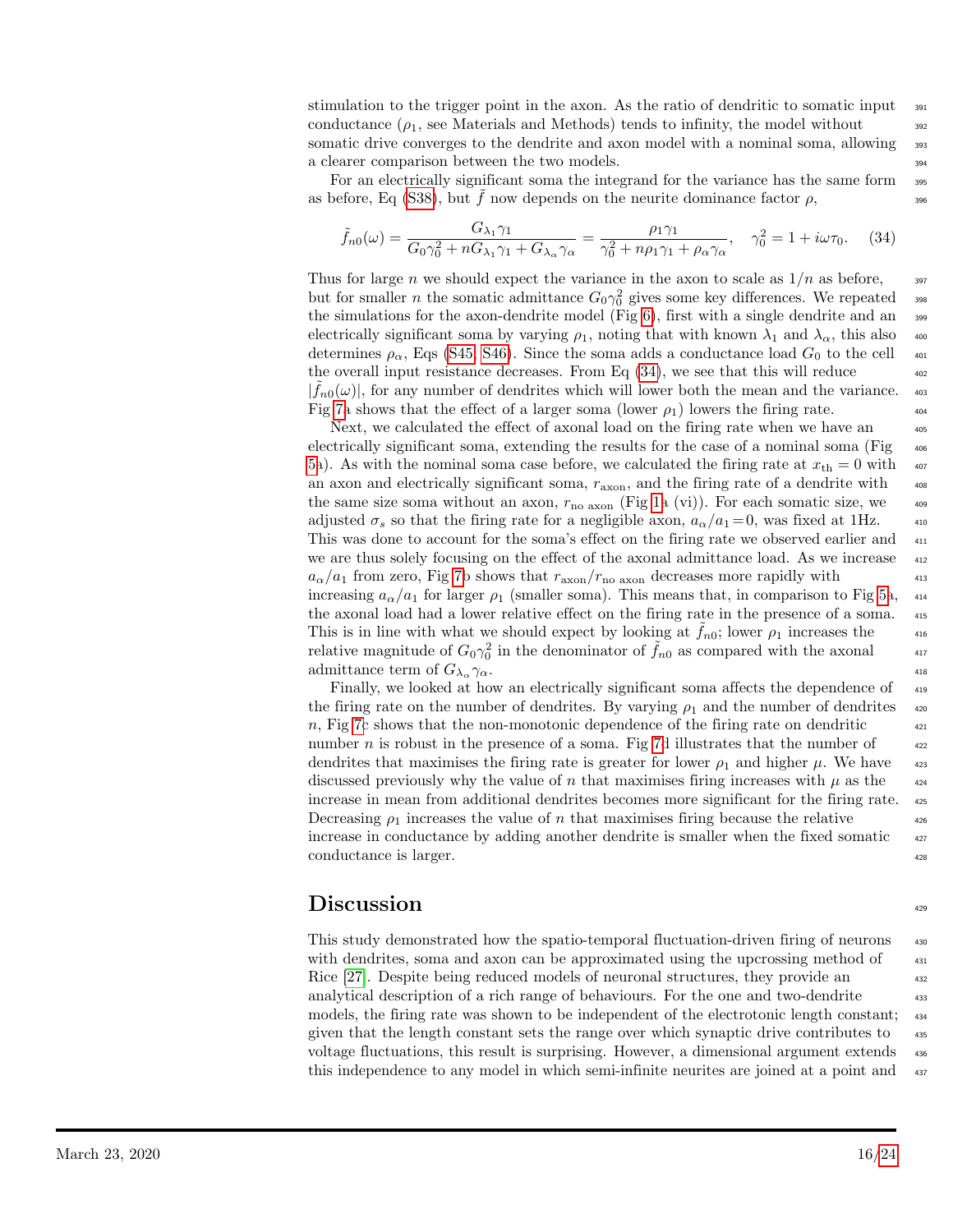<span id="page-16-0"></span>

Fig 7. Effect of somatic impedance between a synaptically driven dendrite and axon with trigger point  $x_{th} = 30\mu m$  for (a), (c) and (d), and  $x_{th} = 0\mu m$  for (b). (a) The soma is characterised by the dendritic dominance factor  $\rho_1$  (see main text) with large  $\rho_1$ corresponding to a small somatic conductance. (b) A larger soma masks the effect of the axonal load on the firing rate, although this masking is negligible for smaller somata  $\rho_1 = 16$ . Fig 2a (black line) result is plotted for comparison. (c) Larger somata also reduce the firing rate in the case of n dendrites ( $\mu = 12mV$ ). (d) With larger  $\mu$ , smaller  $\rho_1$  (a larger soma) increases the number of dendrites for which the firing rate is maximal,  $n_{\text{max}}$ . Other parameters:  $\tau_1 = 10 \text{ms}$ ,  $\tau_\alpha = \tau_0 = 11.3$  - 12.1ms (calculated from Eq [S39\)](#page-0-0),  $\lambda_1 = 200 \mu m$  (kept constant with  $\mu$  by adjusting  $a_1$ , Eq [S42\)](#page-0-0),  $\lambda_\alpha = 100 \mu m$ ,  $\sigma_s = 3 \text{mV}$ ,  $v_{\text{th}} = 10 \text{mV}$ ,  $\rho_\alpha$  calculated from Eqs [\(S45\)](#page-0-0) or [\(S46\)](#page-0-0)

share the same  $\lambda$  (any other properties without dimensions of length can be different in  $\lambda$ each neurite). The level-crossing approach provided a good approximation for the firing <sup>439</sup> rate for these simple dendritic neuron models in the low-rate limit. Beyond this limit, <sup>440</sup> simulations suggest that there is a universal functional form for the firing rate when  $441$ parametrised by  $\sigma_v$  that is independent of both  $\lambda$  and the number of dendrites radiating  $\mu_{42}$ from the nominal soma. This functional form, for coloured noise and in the white-noise <sup>443</sup> limit, merits further mathematical analysis as it is distinct to that of the point-like <sup>444</sup> integrate-and-fire model.

Extending the study to multiple dendrites, we showed that the firing rate depends  $446$ non-monotonically on their number: adding more dendrites driven by fluctuating  $\frac{447}{400}$ synaptic drive can, for a broad parameter range, decrease the fluctuation-driven firing  $\frac{448}{4}$ rate. Dendritic structure has been previously shown to influence the firing rate for <sup>449</sup> deterministic input [\[75,](#page-22-10) [76\]](#page-22-11). However, apart from the work of Tuckwell  $[30-32]$  $[30-32]$ , analytical studies of stochastic drive in extended neuron models have largely focussed <sup>451</sup> on a single dendrite with drive typically applied at a single point [\[36,](#page-20-12) [39\]](#page-20-13) rather than  $452$ distributed over the dendrite, or as a two-compartmental model  $[44]$ . This study demonstrates that in the low-rate regime, the upcrossing approximation allows for the <sup>454</sup>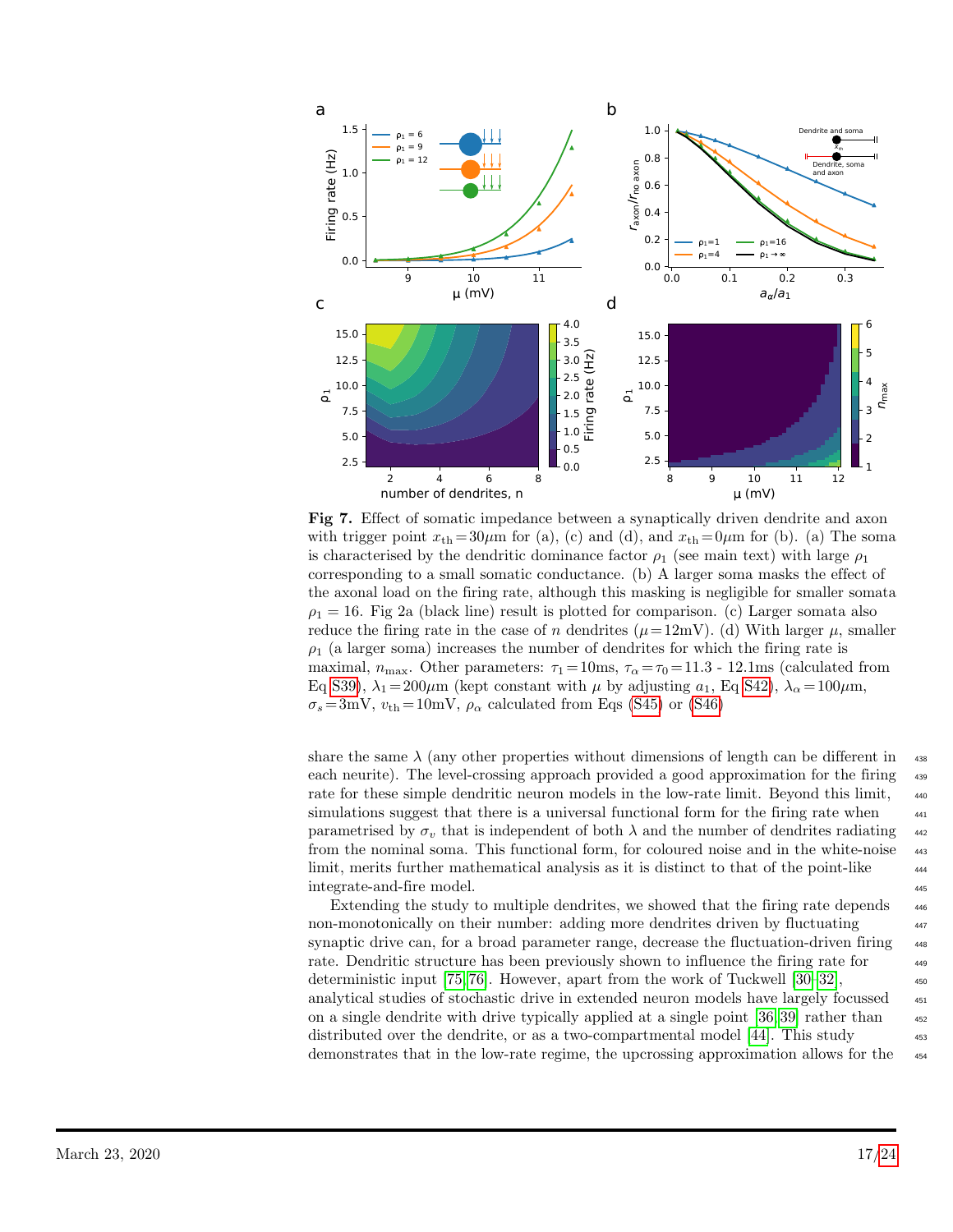analytical study of spatial models that need not be limited to a single dendrite nor with  $455$ stochastic synaptic drive confined to a single point, but distributed as is the case in vivo.  $\frac{456}{456}$ 

Including axonal and somatic conductance loads demonstrated their significant effect  $\frac{457}{457}$ on the firing rate - even relatively small axonal loads caused a marked reduction. <sup>458</sup> Furthermore, the non-monotonic dependency of the firing rate on dendrite number was also shown to be affected by axonal radius and somatic size, demonstrating that the <sup>460</sup> upcrossing method can be used to examine how structural differences in properties <sup>461</sup> affect the firing rate of complex, composite, spatial neuron models. <sup>462</sup>

An advantage of the level-crossing approach is it can be straightforwardly extended  $_{463}$ to include a variety of additional biophysical properties affecting neuronal integration of  $\frac{464}{464}$ spatio-temporal synaptic drive. An example of this would be the inclusion of  $\frac{465}{465}$ non-passive effects arising from voltage-gated currents such as  $I<sub>h</sub>$  [\[77\]](#page-22-12). For many scenarios, particularly in the high-conductance state [\[78\]](#page-22-13), the spatio-temporal response  $\frac{467}{467}$ can be approximated as quasi-linear, allowing the voltage mean and variances to be <sup>468</sup> calculated via Green's functions using existing theoretical machinery, such as <sup>469</sup> sum-over-trips on neurons  $[79-81]$  $[79-81]$ . The approach can also be extended to examine the  $470$ dynamic firing-rate response to weakly modulated drive. This has already been done for <sup>471</sup> point-neurons using the upcrossing method  $[29, 82, 83]$  $[29, 82, 83]$  $[29, 82, 83]$  and would only necessitate  $472$ calculating the linear-response of voltage means ans variances in the non-threshold case. <sup>473</sup> However, for significant membrane non-linearities  $[84, 85]$  $[84, 85]$  that are not sufficiently mitigated by the high-conductance state [\[78\]](#page-22-13), the upcrossing framework developed here, <sup>475</sup> predicated on Gaussian voltage fluctuations and linearity, will be inadequate. <sup>476</sup> Non-linear dendritic properties - such as back-propagating action potentials or dendritic <sup>477</sup> sodium spikes - support a broad variety of additional computational functions that  $\frac{478}{478}$ cannot be captured by passive or quasi-active models (see [\[86\]](#page-23-6) for a case in point).  $479$ Development of a quantitative framework that includes these non-linear properties will  $_{480}$ be challenging; however, it is hoped that the linear regime considered here will provide a  $_{481}$ foundation for further work towards that end.  $482$ 

It can be noted that the mathematical constructions used here for the inclusion of  $\frac{483}{100}$ space within neuronal structure share similarities to the framework developed for the  $_{484}$ stochastic neural field  $[87, 88]$  $[87, 88]$  that models the spread of activity at the tissue scale. In  $\frac{485}{485}$ the context of the neocortex, the spatial voltage variability along the principal apical  $486$ dendrites of pyramidal cells would be normal to the activity spreading throughout the  $\frac{487}{487}$ transverse cortical sheet. A hybrid theory might be considered which includes both <sup>488</sup> these spatial mechanisms and would be an interesting topic for further study.

In summary, the extension of the upcrossing approach to spatially structured neuron  $\frac{490}{4}$ models provides an analytical in-road for future studies of the firing properties of  $\frac{491}{491}$ extended neuron models driven by spatio-temporal stochastic synaptic drive.  $492$ 

## References

- <span id="page-17-0"></span>1. Larkman AU. Dendritic Morphology of Pyramidal Neurones of the Visual Cortex of the Rat: 111. Spine Distributions. The Journal of Comparative Neurology. 1991;306:332–343. doi:10.1002/cne.903060209.
- <span id="page-17-1"></span>2. Markram H, Toledo-Rodriguez M, Wang Y, Gupta A, Silberberg G, Wu C. Interneurons of the neocortical inhibitory system. Nature Reviews Neuroscience. 2004;5(10):793–807.
- <span id="page-17-2"></span>3. Larkman A, Mason A. Correlations between morphology and electrophysiology of pyramidal neurons in slices of rat visual cortex. I. Establishment of cell classes. The Journal of Neuroscience. 1990;10(5):1407–1414. doi:10.1523/JNEUROSCI.10-05-01407.1990.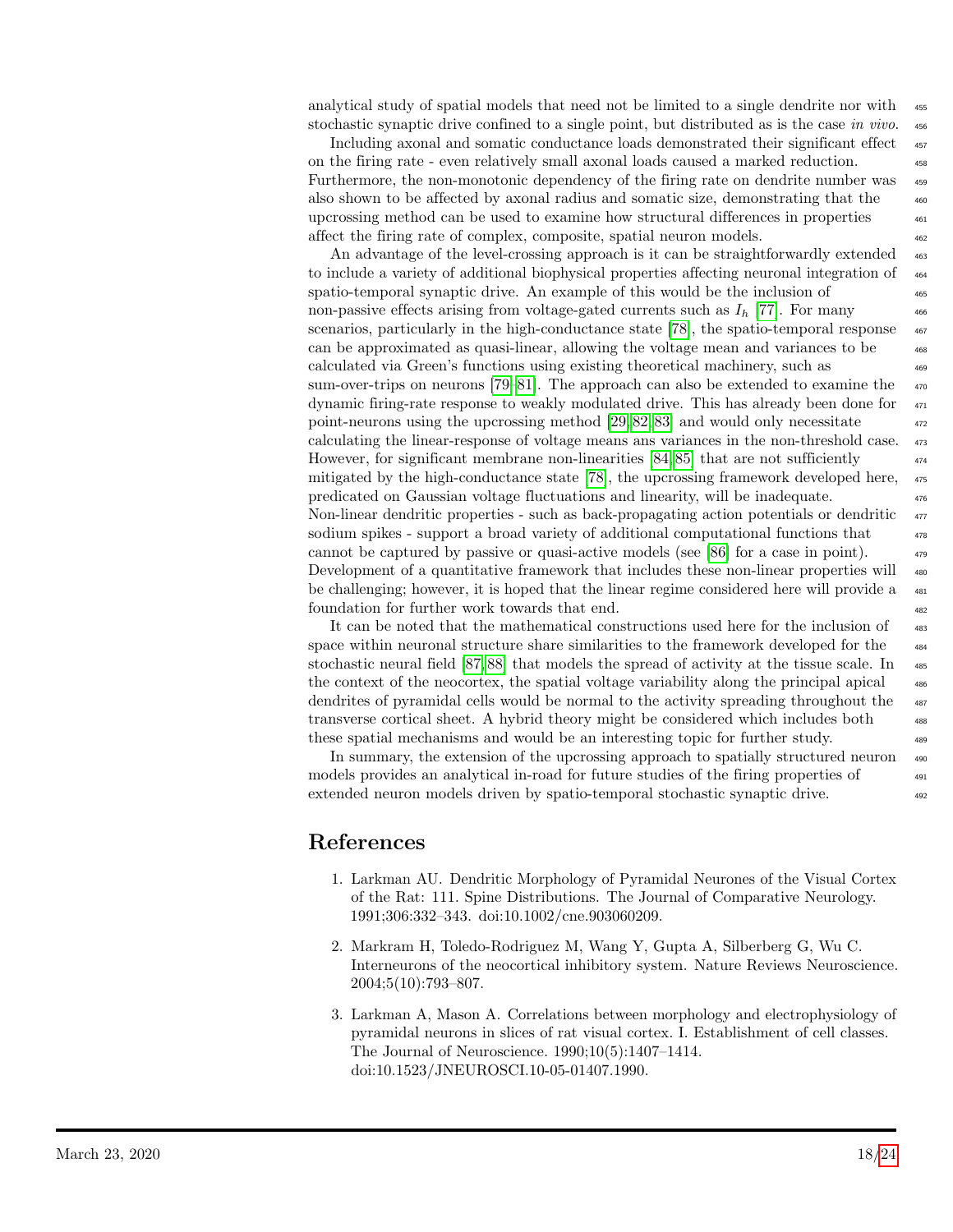- <span id="page-18-0"></span>4. Ramaswamy S, Markram H. Anatomy and physiology of the thick-tufted layer 5 pyramidal neuron. Frontiers in Cellular Neuroscience. 2015;9. doi:10.3389/fncel.2015.00233.
- <span id="page-18-1"></span>5. Holt GR, Softky WR, Koch C, Douglas RJ. Comparison of discharge variability in vitro and in vivo in cat visual cortex neurons. Journal of Neurophysiology. 1996;75(5):1806–1814.
- <span id="page-18-2"></span>6. Barth AL, Poulet JFA. Experimental evidence for sparse firing in the neocortex. Trends in Neurosciences. 2012;35(6):345–355. doi:10.1016/j.tins.2012.03.008.
- <span id="page-18-3"></span>7. Silberberg G, Bethge M, Markram H, Pawelzik K, Tsodyks M. Dynamics of Population Rate Codes in Ensembles of Neocortical Neurons. Journal of Neurophysiology. 2004;91(2):704–709. doi:10.1152/jn.00415.2003.
- <span id="page-18-4"></span>8. London M, Roth A, Beeren L, Häusser M, Latham PE. Sensitivity to perturbations in vivo implies high noise and suggests rate coding in cortex. Nature. 2010;466(7302):123–127. doi:10.1038/nature09086.
- <span id="page-18-5"></span>9. Sengupta B, Faisal AA, Laughlin SB, Niven JE. The Effect of Cell Size and Channel Density on Neuronal Information Encoding and Energy Efficiency. Journal of Cerebral Blood Flow & Metabolism. 2013;33(9):1465–1473. doi:10.1038/jcbfm.2013.103.
- <span id="page-18-6"></span>10. Bindman LJ, Meyer T, Prince CA. Comparison of the electrical properties of neocortical neurones in slices in vitro and in the anaesthetized rat. Experimental Brain Research. 1988;69(3). doi:10.1007/BF00247303.
- <span id="page-18-11"></span>11. Holmes WR, Woody CD. Effects of uniform and non-uniform synaptic 'activation-distributions' on the cable properties of modeled cortical pyramidal neurons. Brain Research. 1989;505(1):12–22. doi:10.1016/0006-8993(89)90110-8.
- <span id="page-18-7"></span>12. Par´e D, Shink E, Gaudreau H, Destexhe A, Lang EJ. Impact of Spontaneous Synaptic Activity on the Resting Properties of Cat Neocortical Pyramidal Neurons In Vivo. Journal of Neurophysiology. 1998;79(3):1450–1460. doi:10.1152/jn.1998.79.3.1450.
- <span id="page-18-8"></span>13. Köndgen H, Geisler C, Fusi S, Wang XJ, Lüscher HR, Giugliano M. The dynamical response properties of neocortical neurons to temporally modulated noisy inputs in vitro. Cerebral Cortex. 2008;18(9):2086–2097.
- <span id="page-18-9"></span>14. Doose J, Doron G, Brecht M, Lindner B. Noisy Juxtacellular Stimulation In Vivo Leads to Reliable Spiking and Reveals High-Frequency Coding in Single Neurons. Journal of Neuroscience. 2016;36(43):11120–11132. doi:10.1523/JNEUROSCI.0787-16.2016.
- <span id="page-18-10"></span>15. Stein RB. A Theoretical Analysis of Neuronal Variability. Biophys J. 1965;5(2):173–194. doi:10.1016/S0006-3495(65)86709-1.
- 16. Knight BW. Dynamics of Encoding in a Population of Neurons. J Gen Physiol. 1972;59(6):734–766. doi:10.1085/jgp.59.6.734.
- 17. Burkitt AN. A review of the integrate-and-fire neuron model: I. Homogeneous synaptic input. Biological Cybernetics. 2006;95(1):1–19. doi:10.1007/s00422-006-0068-6.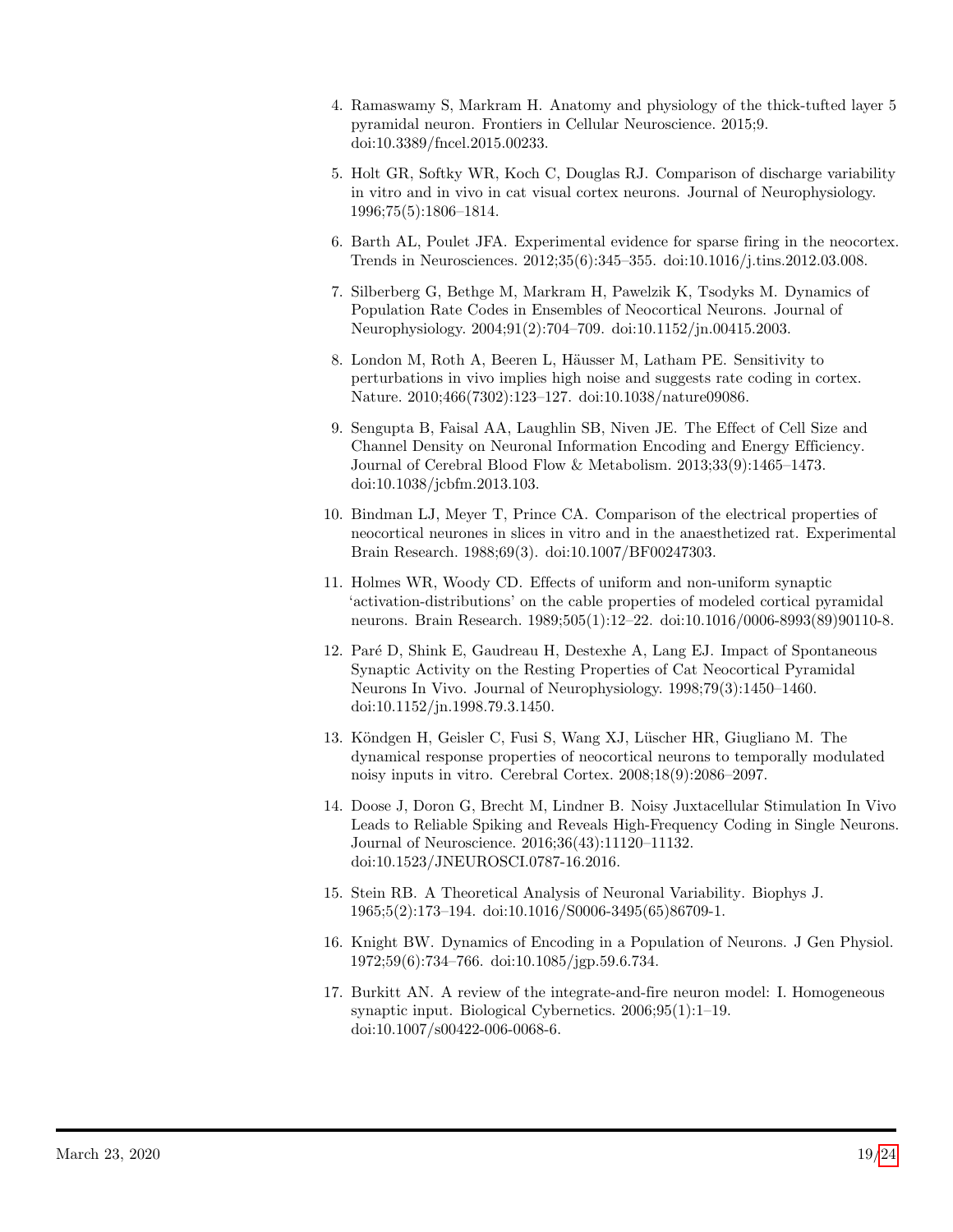- 18. Burkitt AN. A review of the integrate-and-fire neuron model: II. Inhomogeneous synaptic input and network properties. Biological Cybernetics. 2006;95(2):97–112. doi:10.1007/s00422-006-0082-8.
- <span id="page-19-0"></span>19. Brunel N, Hakim V, Richardson MJ. Single neuron dynamics and computation. Current Opinion in Neurobiology. 2014;25:149–155. doi:10.1016/j.conb.2014.01.005.
- <span id="page-19-1"></span>20. Brunel N, Hakim V. Fast global oscillations in networks of integrate-and-fire neurons with low firing rates. Neural Computation. 1999;11(7):1621–1671.
- 21. Lindner B, Schimansky-Geier L. Transmission of Noise Coded versus Additive Signals through a Neuronal Ensemble. Physical Review Letters. 2001;86(14):2934–2937. doi:10.1103/PhysRevLett.86.2934.
- 22. Fourcaud-Trocm´e N, Hansel D, Van Vreeswijk C, Brunel N. How spike generation mechanisms determine the neuronal response to fluctuating inputs. Journal of Neuroscience. 2003;23(37):11628–11640.
- <span id="page-19-2"></span>23. Richardson MJE. Firing-rate response of linear and nonlinear integrate-and-fire neurons to modulated current-based and conductance-based synaptic drive. Physical Review E. 2007;76(2):021919.
- <span id="page-19-3"></span>24. Brunel N, Sergi S. Firing frequency of leaky integrate-and-fire neurons with synaptic current dynamics. Journal of Theoretical Biology. 1998;195(1):87–95. doi:10.1006/jtbi.1998.0782.
- 25. Brunel N, Chance FS, Fourcaud N, Abbott LF. Effects of synaptic noise and filtering on the frequency response of spiking neurons. Physical Review Letters. 2001;86(10):2186–2189. doi:10.1103/PhysRevLett.86.2186.
- <span id="page-19-4"></span>26. Alijani AK, Richardson MJE. Rate response of neurons subject to fast or frozen noise: From stochastic and homogeneous to deterministic and heterogeneous populations. Physical Review E. 2011;84(1). doi:10.1103/PhysRevE.84.011919.
- <span id="page-19-5"></span>27. Rice SO. Mathematical analysis of random noise Part III. Bell Sys Tech J. 1945;24(1):46–156. doi:10.1002/j.1538-7305.1944.tb00874.x.
- <span id="page-19-6"></span>28. Tchumatchenko T, Malyshev A, Geisel T, Volgushev M, Wolf F. Correlations and synchrony in threshold neuron models. Physical Review Letters. 2010;104(5):058102.
- <span id="page-19-7"></span>29. Badel L. Firing statistics and correlations in spiking neurons: A level-crossing approach. Physical Review E. 2011;84(4):041919. doi:10.1103/PhysRevE.84.041919.
- <span id="page-19-8"></span>30. Tuckwell HC, Walsh JB. Random currents through nerve membranes - I. Uniform poisson or white noise current in one-dimensional cables. Biol Cybern. 1983;49(2):99–110. doi:10.1007/BF00320390.
- 31. Tuckwell HC. Spatial neuron model with two-parameter Ornstein-Uhlenbeck input current. Physica A: Statistical Mechanics and its Applications. 2006;368(2):495–510. doi:10.1016/j.physa.2005.12.022.
- <span id="page-19-9"></span>32. Tuckwell HC. Analytical and simulation results for the stochastic spatial FitzHugh-Nagumo model neuron. Neural Computation. 2008;20(12):3003–3033.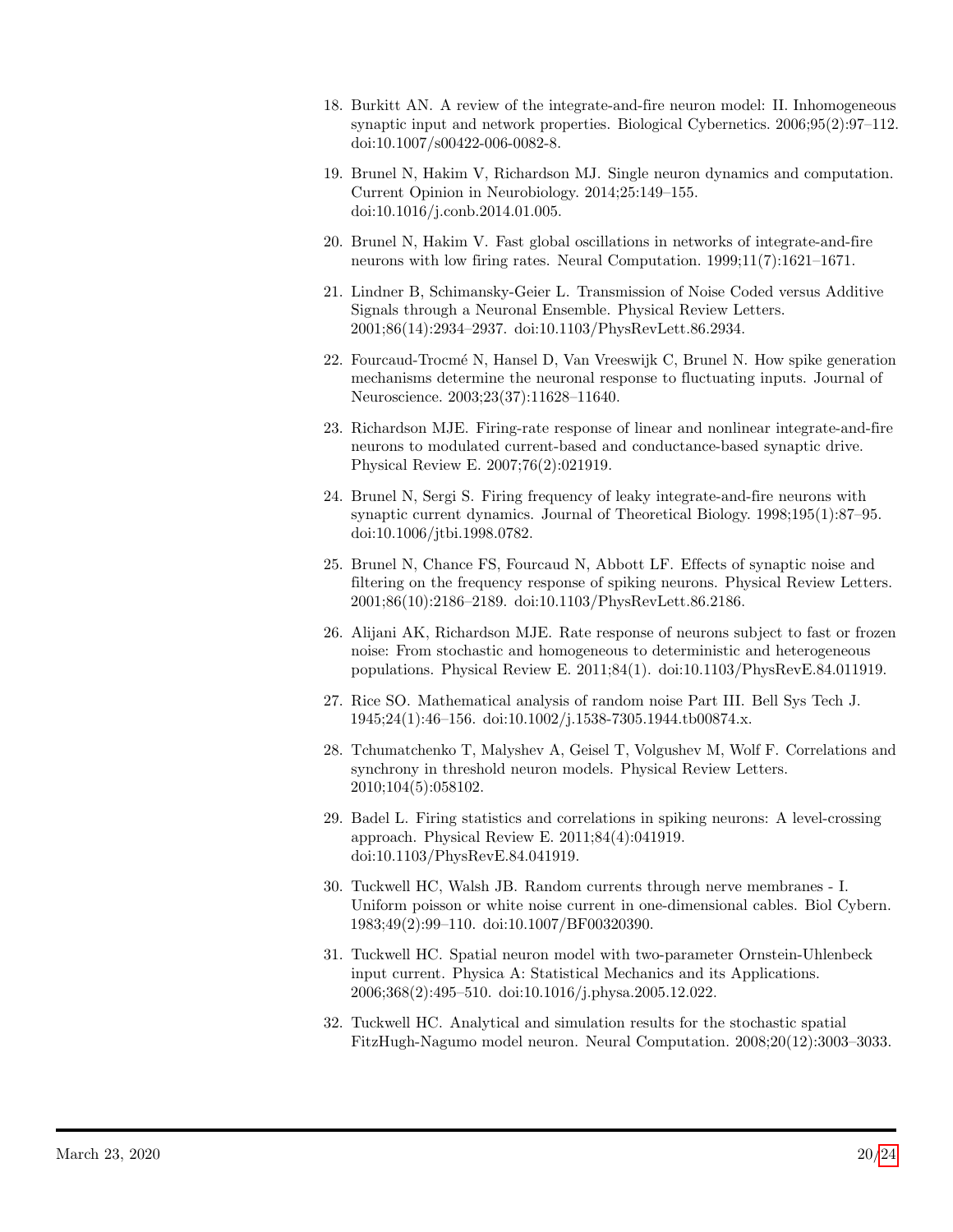- <span id="page-20-0"></span>33. Rudolph M, Destexhe A. A Fast-Conducting, Stochastic Integrative Mode for Neocortical Neurons In Vivo. Journal of Neuroscience. 2003;23(6):2466–2476. doi:10.1523/JNEUROSCI.23-06-02466.2003.
- <span id="page-20-1"></span>34. Zhang C, Hofmann D, Neef A, Wolf F. Ultrafast population coding and axo-somatic compartmentalization. arXiv preprint arXiv:180700509. 2018;.
- <span id="page-20-2"></span>35. Pettersen KH, Lindén H, Tetzlaff T, Einevoll GT. Power Laws from Linear Neuronal Cable Theory: Power Spectral Densities of the Soma Potential, Soma Membrane Current and Single-Neuron Contribution to the EEG. PLOS Computational Biology. 2014;10(11):e1003928.
- <span id="page-20-12"></span>36. Aspart F, Ladenbauer J, Obermayer K. Extending Integrate-and-Fire Model Neurons to Account for the Effects of Weak Electric Fields and Input Filtering Mediated by the Dendrite. PLOS Computational Biology. 2016;12(11):e1005206. doi:10.1371/journal.pcbi.1005206.
- <span id="page-20-3"></span>37. Ladenbauer J, Obermayer K. Weak electric fields promote resonance in neuronal spiking activity: Analytical results from two-compartment cell and network models. PLOS Computational Biology. 2019;15(4):e1006974. doi:10.1371/journal.pcbi.1006974.
- <span id="page-20-4"></span>38. Kole MHP, Stuart GJ. Signal Processing in the Axon Initial Segment. Neuron. 2012;73(2):235–247. doi:10.1016/j.neuron.2012.01.007.
- <span id="page-20-13"></span>39. Eyal G, Mansvelder HD, de Kock CP, Segev I. Dendrites impact the encoding capabilities of the axon. Journal of Neuroscience. 2014;34(24):8063–8071.
- 40. O'Donnell C, van Rossum MCW. Spontaneous Action Potentials and Neural Coding in Unmyelinated Axons. Neural Computation. 2015;27(4):801-818.
- <span id="page-20-11"></span>41. Hamada MS, Goethals S, Vries SID, Brette R, Kole MHP. Covariation of axon initial segment location and dendritic tree normalizes the somatic action potential. Proceedings of the National Academy of Sciences. 2016;113(51). doi:10.1073/pnas.1607548113.
- <span id="page-20-5"></span>42. Kole MH, Brette R. The electrical significance of axon location diversity. Current Opinion in Neurobiology. 2018;51:52–59. doi:10.1016/j.conb.2018.02.016.
- <span id="page-20-6"></span>43. Remme MWH, Lengyel M, Gutkin, BS. The role of ongoing dendritic oscillations in single-neuron dynamics, PLOS Computational Biology 2009;5(9):e1000493.
- <span id="page-20-7"></span>44. Ostojic S, et al. Neuronal morphology generates high-frequency firing resonance. Journal of Neuroscience. 2015;35(18):7056–7068.
- <span id="page-20-8"></span>45. Bressloff PC, Coombes S. Synchrony in an array of integrate-and-fire neurons with dendritic structure. Physical Review Letters. 1997;78(24):4665
- <span id="page-20-9"></span>46. Inglis J, Talay D. Mean-field limit of a stochastic particle system smoothly interacting through threshold hitting-times and applications to neural networks with dendritic component. SIAM Journal on Mathematical Analysis. 2015;47(4):3884–3916.
- <span id="page-20-10"></span>47. Packer AM, Roska B, Häusser M. Targeting neurons and photons for optogenetics. Nature Neuroscience. 2013;16(7):805.
- 48. Malyshev A, Goz R, LoTurco JJ, Volgushev M. Advantages and limitations of the use of optogenetic approach in studying fast-scale spike encoding. PLOS One. 2015;10(4):e0122286.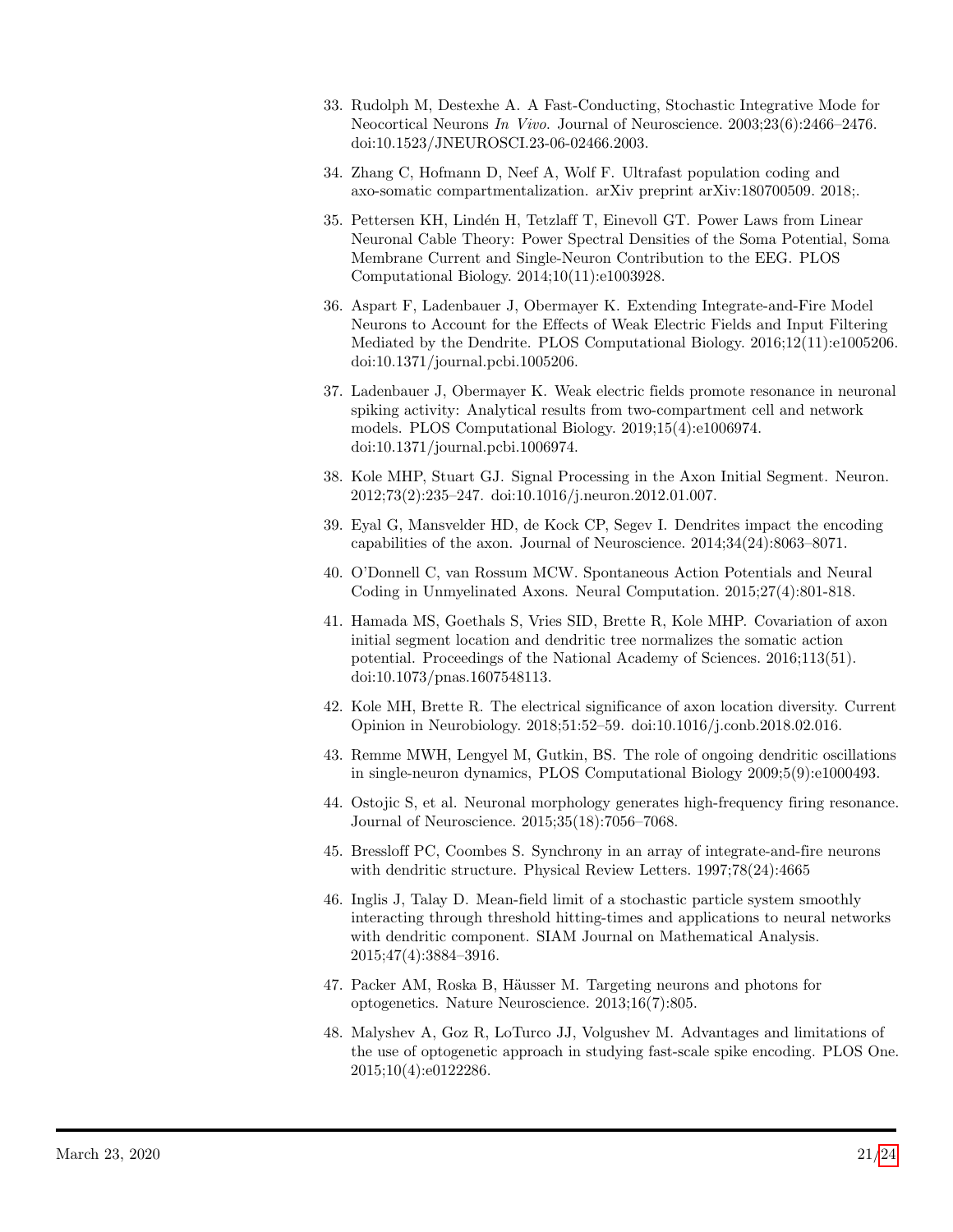- 49. Higgs MH and Wilson CJ Measurement of phase resetting curves using optogenetic barrage stimuli Journal of Neuroscience Methods. 2017;289:23-30
- 50. Ferrarese L, et al. Dendrite-Specific Amplification of Weak Synaptic Input during Network Activity In Vivo. Cell Reports. 2018;24(13):3455–3465.e5. doi:10.1016/j.celrep.2018.08.088.
- <span id="page-21-0"></span>51. Tiroshi L and Goldberg JA. Population dynamics and entrainment of basal ganglia pacemakers are shaped by their dendritic arbors. PLOS Computational Biology. 2019;15(2):e1006782.
- <span id="page-21-1"></span>52. Koch K, Fuster J. Unit activity in monkey parietal cortex related to haptic perception and temporary memory. Experimental Brain Research. 1989;76(2):292–306.
- 53. Hromádka T, DeWeese MR, Zador AM. Sparse Representation of Sounds in the Unanesthetized Auditory Cortex. PLOS Biology. 2008;6(1):e16. doi:10.1371/journal.pbio.0060016.
- <span id="page-21-2"></span>54. Buzsáki G, Mizuseki K. The log-dynamic brain: how skewed distributions affect network operations. Nature Reviews Neuroscience. 2014;15(4):264–278. doi:10.1038/nrn3687.
- <span id="page-21-3"></span>55. Rall W. Branching dendritic trees and motoneuron membrane resistivity Experimental Neurology, 1957; 1:491-527
- <span id="page-21-4"></span>56. Rall W. Core conductor theory and cable properties of neurons. In: Handbook of Physiology, The Nervous System, Cellular Biology of Neurons, Chapter 3: 39–97 (1977)
- <span id="page-21-5"></span>57. Softky WR and Koch C The Highly Irregular Firing of Cortical Cells Is Inconsistent with Temporal Integration of Random EPSPs J. Neurosci. 1993. 13: 334-350
- 58. Shadlen MN and Newsome WT The variable discharge of cortical neurons: implications for connectivity, computation, and information coding. J. Neurosci. 1998. 18, 3870–3896.
- <span id="page-21-6"></span>59. Compte A et al Temporally irregular mnemonic persistent activity in prefrontal neurons of monkeys during a delayed response task. J. Neurophysiol. 2003. 90, 3441–3454.
- <span id="page-21-7"></span>60. Manwani A, Koch C. Detecting and Estimating Signals in Noisy Cable Structures, I: Neuronal Noise Sources. Neural Computation. 1999;11(8):1797–1829.
- <span id="page-21-8"></span>61. Buzs´aki G, Kandel A. Somadendritic Backpropagation of Action Potentials in Cortical Pyramidal Cells of the Awake Rat. Journal of Neurophysiology. 1998;79(3):1587–1591. doi:10.1152/jn.1998.79.3.1587.
- 62. London M, Häusser M. Dendritic computation. Annual Reviews of Neuroscience. 2005;28:503–532.
- <span id="page-21-9"></span>63. Hill DN, Varga Z, Jia H, Sakmann B, Konnerth A. Multibranch activity in basal and tuft dendrites during firing of layer 5 cortical neurons in vivo. Proceedings of the National Academy of Sciences. 2013;110(33):13618–13623. doi:10.1073/pnas.1312599110.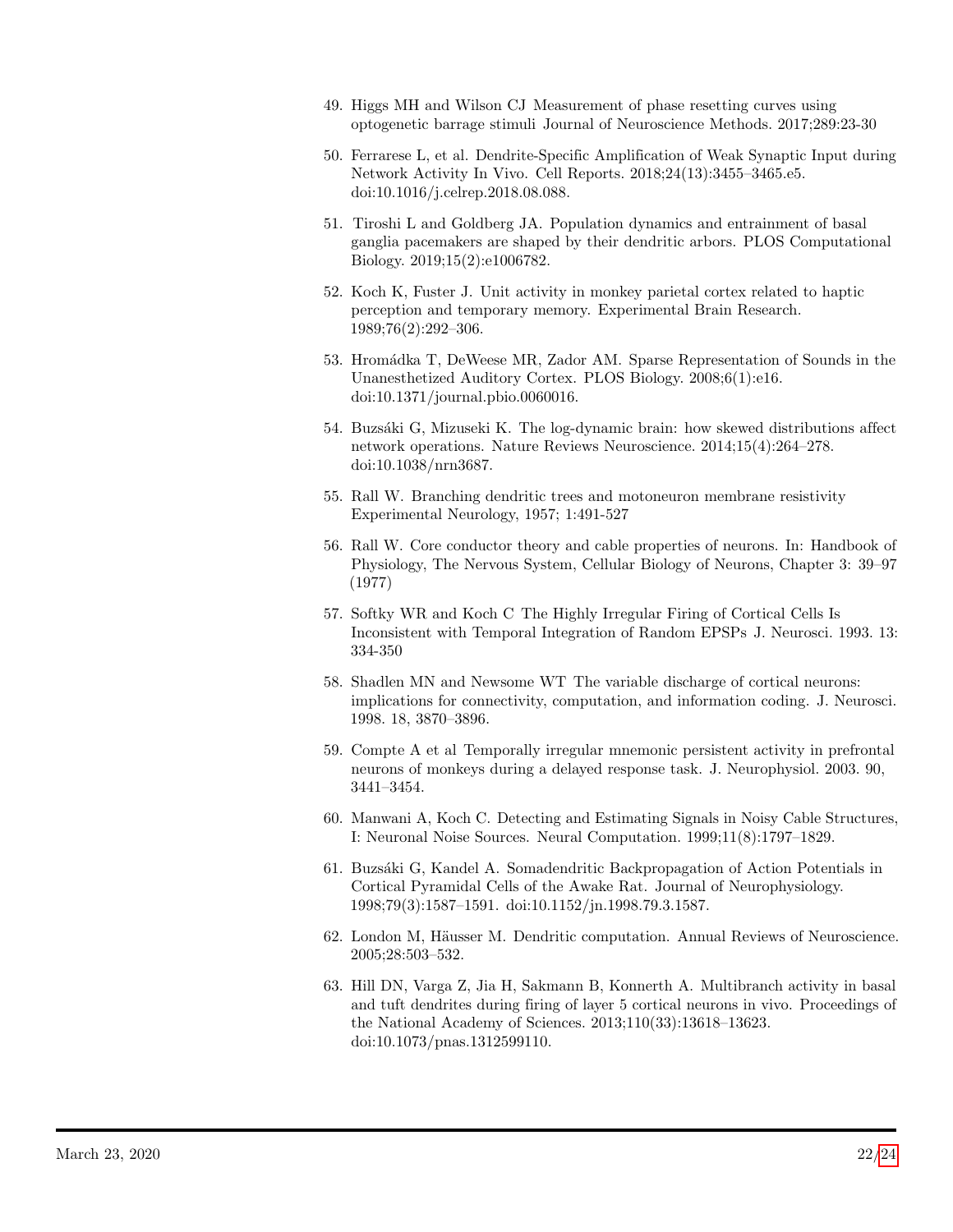- <span id="page-22-0"></span>64. Bezanson J, Edelman A, Karpinski S, Shah VB. Julia: A fresh approach to numerical computing. SIAM review. 2017;59(1):65–98.
- <span id="page-22-1"></span>65. Code to be supplied as supplementary information in published paper.
- <span id="page-22-2"></span>66. Yang L, Alouini MS. Level crossing rate over multiple independent random processes: An extension of the applicability of the Rice formula. IEEE Transactions on Wireless Communications. 2007;6(12):4280–4284.
- <span id="page-22-3"></span>67. Baxevani A, Podg´orski K, Rychlik I. Velocities for moving random surfaces. Probabilistic Engineering Mechanics. 2003;18(3):251–271.
- <span id="page-22-4"></span>68. Schoepe W. Fluctuations and Stability of Superfluid Turbulence at mK Temperatures. Physical Review Letters. 2004;92(9):095301. doi:10.1103/PhysRevLett.92.095301.
- <span id="page-22-5"></span>69. Shahbazi F, Sobhanian S, Tabar MRR, Khorram S, Frootan G, Zahed H. Level crossing analysis of growing surfaces. Journal of Physics A. 2003;36(10):2517.
- <span id="page-22-6"></span>70. L´ansk´y P, Rodriguez R. Two-compartment stochastic model of a neuron. Physica D. 1999;132(1-2):267–286. doi:10.1016/S0167-2789(99)00034-2.
- <span id="page-22-7"></span>71. Palmer LM, Stuart GJ. Site of action potential initiation in layer 5 pyramidal neurons. Journal of Neuroscience. 2006;26(6):1854–1863. doi:10.1523/JNEUROSCI.4812-05.2006.
- 72. Shu Y, Duque A, Yu Y, Haider B, McCormick DA. Properties of action-potential initiation in neocortical pyramidal cells: evidence from whole cell axon recordings. Journal of Neurophysiology. 2007;97(1):746–60. doi:10.1152/jn.00922.2006.
- <span id="page-22-8"></span>73. Kole MHP, et al. Action potential generation requires a high sodium channel density in the axon initial segment. Nature Neuroscience. 2008;11(2):178–186. doi:10.1038/nn2040.
- <span id="page-22-9"></span>74. Höfflin F, et al. Heterogeneity of the Axon Initial Segment in Interneurons and Pyramidal Cells of Rodent Visual Cortex. Frontiers in Cellular Neuroscience. 2017;11:332. doi:10.3389/fncel.2017.00332.
- <span id="page-22-10"></span>75. Mainen ZF, Sejnowski TJ. Influence of dendritic structure on firing pattern in model neocortical neurons. Nature. 1996;382(July):1–4.
- <span id="page-22-11"></span>76. van Ooyen A, Duijnhouwer J, Remme MWH, van Pelt J. The effect of dendritic topology ion firing patterns in model neurons. Neurocomputing. 2002;13:311–325.
- <span id="page-22-12"></span>77. Puelma Touzel M, Wolf F. Complete Firing-Rate Response of Neurons with Complex Intrinsic Dynamics. PLOS Computational Biology. 2015;11(12):e1004636. doi:10.1371/journal.pcbi.1004636.
- <span id="page-22-13"></span>78. Fellous JM, Rudolph M, Destexhe A., Sejnowski TJ Synaptic background noise controls the input/output characteristics of single cells in an in vitro model of in vivo activity. Neuroscience 2003, 122: 811-829.
- <span id="page-22-14"></span>79. Abbott LF, Farhi E, Gutmann S. The path integral for dendritic trees. Biological Cybernetics. 1991;66(1):49–60.
- 80. Coombes S, Timofeeva Y, Svensson CM, Lord GJ, Josić K, Cox SJ, et al. Branching dendrites with resonant membrane: a "sum-over-trips" approach. Biological Cybernetics. 2007;97(2):137–149. doi:10.1007/s00422-007-0161-5.